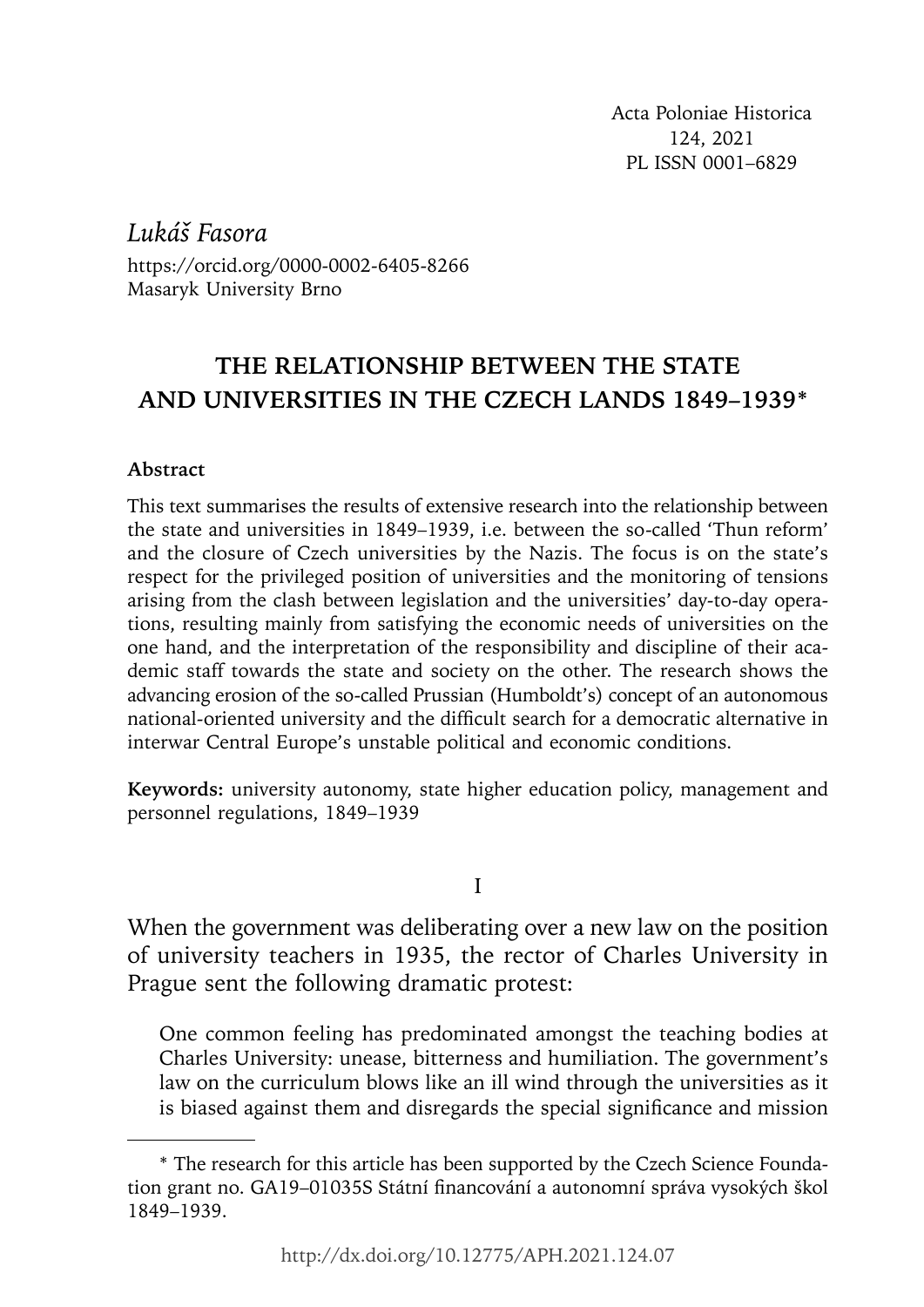of universities, which have been the nursery of science, benefitting both the state and humanity.<sup>1</sup>

The letter expressed the university's consternation at governmental reform and was aimed at addressing the apparent crisis in university autonomy. Therefore, the rector's letter can be seen as an epilogue to the almost 100-year development in the relationship between universities and the state in the Czech lands, which was based on the so-called 'Humboldt–Thun concept' of the university.

This article aims to summarise the research results from the project 'State Financing and Universities in the Czech Lands 1849–1939'. The project emerged from the thesis that the principles of the Humboldt (or Prussian) university were brought to the Habsburg monarchy via Leo Thun's reforms from 1849 to 1852, and remained in their basic form until the Nazi occupation of the Czech lands and the closure of Czech universities in 1939. At the same time, the project was based on the hypothesis that the legal regulations governing the relationship between universities and the state were in many ways unclear and incomplete and reflected problems in responding to the existence of four fundamental limitations: the universities' long historical tradition; the global character of the university's existence; the specific position of universities in terms of the expert services they provided to the state and the public; and the changes to tertiary education as a result of the creation and emancipation of more and more specialised colleges and departments, which altered and usually reduced the historically dominant influence of universities. The vagueness of the legal regulations created ample space for the consensual character of higher-education policy in Cisleithania2 and later Czechoslovakia, which, apart from the will of the legislature, primarily focused on traditions, national and international public opinion, current political conditions, and the peculiarities of the agenda dealing with universities.

This study was therefore based on the research potential of two methodologies. The most important was the legal-historical approach, augmented by the study of social practice to grasp the consensual

<sup>&</sup>lt;sup>1</sup> Archiv Univerzity Karlovy (hereinafter: AUK), Akademický senát 1882–1951, k. B7/41, Zpráva komise k osnově zákona – zrušení zákona č. 79/1919 Sb.

<sup>&</sup>lt;sup>2</sup> After the separation of Hungary in 1867 from the former Austrian Empire, the Austrian part of the dual monarchy was informally referred to as Cisleithania.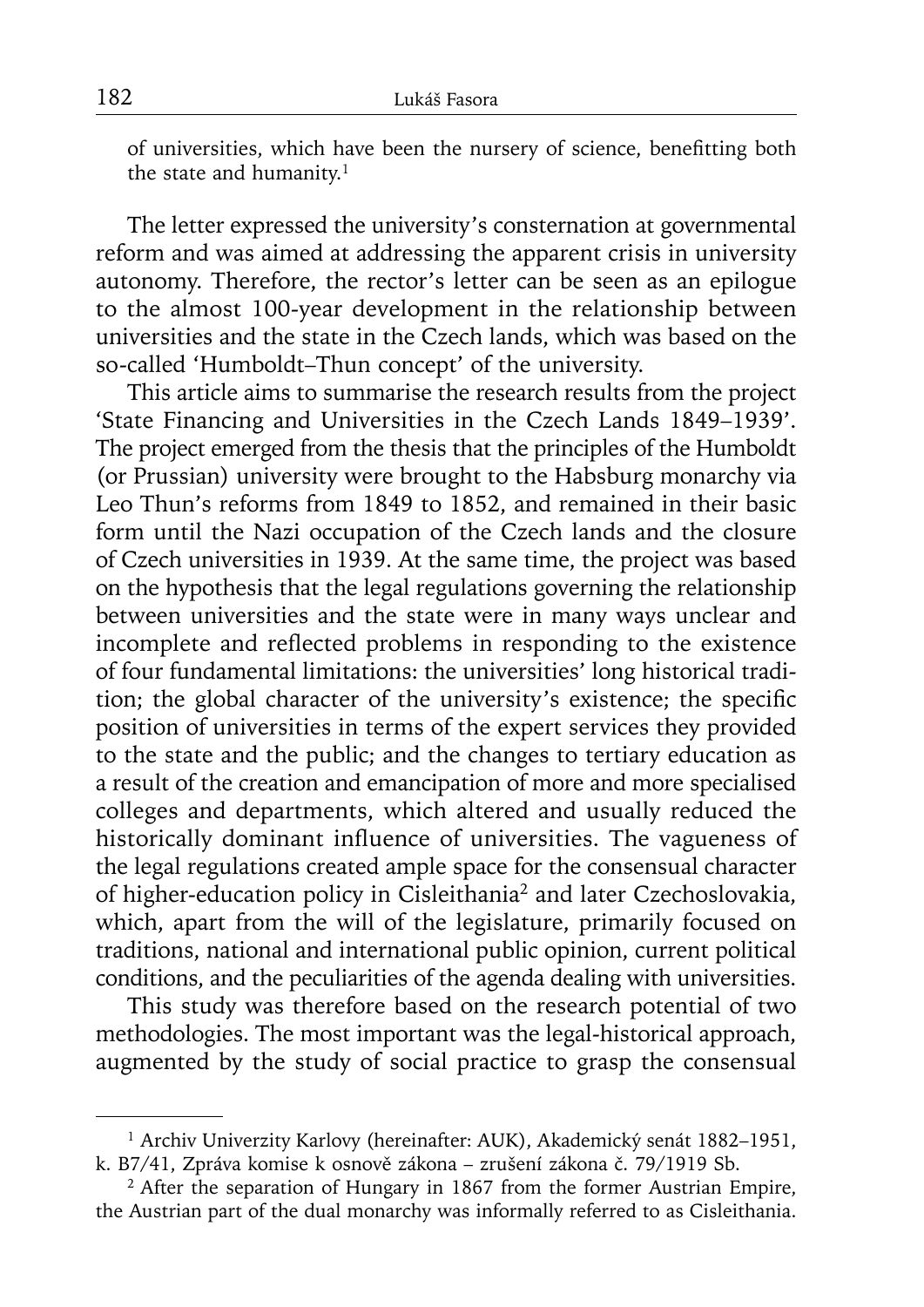features of a higher-education policy which often sought compromise. To a lesser extent, and more evident in some sub-aspects of the project which fall outside this short text, we also use economic history approaches because, during all transformations of the legal relationship between the state and universities and the social practice of ministerial officials and university representatives, universities remained almost utterly dependent on the state budget during the period under review.<sup>3</sup>

#### II

# INTERPRETING THE REFORMS OF LEO THUN

Thun's reform of universities in the Habsburg Empire reflected the successful reforms of the Prussians, culminating in the establishment of the university in Berlin in 1810 associated with Wilhelm von Humboldt. However, recent literature shows that Humboldt's influence on the Prussian reforms was less than previously thought. Its importance for the reform was not very much reflected upon at the time and came to the fore only in 1960, thanks to the work of Helmut Schelsky.4 Recent works point to the importance of Schelsky's work for our interpretation of the "Humboldt phenomenon" and reduce its significance for the whole Prussian reform. Nevertheless, Humboldt's name remained a slogan in the ongoing debates about the university's past and future. Despite some differences in their overall direction, the reforms in the Habsburg monarchy were similar to those of the Prussians: firstly, the introduction of university autonomy to deal with academic issues, thus freeing universities from the rigid supervision of the state from the pre-March era; and secondly, an emphasis on the harmony between teaching and research which would lead the Habsburg monarchy to become more competitive internationally.<sup>5</sup>

<sup>3</sup> Theodore R. Schatzki, *The Site of the Social: A Philosophical Account of the Constitution of Social Life and Change* (University Park, 2002), 71; Georg Loscher, Violetta Splitter, and David Seidl, 'Theodore Schatzki's Practice Theory and Its Implications for Organization Studies', in Stewart Clegg and Miguel Pina e Cunha (eds), *Management, Organizations and Contemporary Social Theory* (New York, 2019), 115–34.

<sup>4</sup> Helmut Schelsky, *Einsamkeit und Freiheit: Zur sozialen Idee der deutschen Universität* (Münster, 1960), 6–7.

<sup>&</sup>lt;sup>5</sup> Sylvia Paletschek, Die permanente Erfindung der Tradition. Die Universität Tübingen *im Kaiserreich und in der Weimarer Republik* (Stuttgart, 2001), 27; Thomas Becker, 'Diversifizierung eines Modells? Friedrich-Wilhelms-Universitäten 1810, 1811,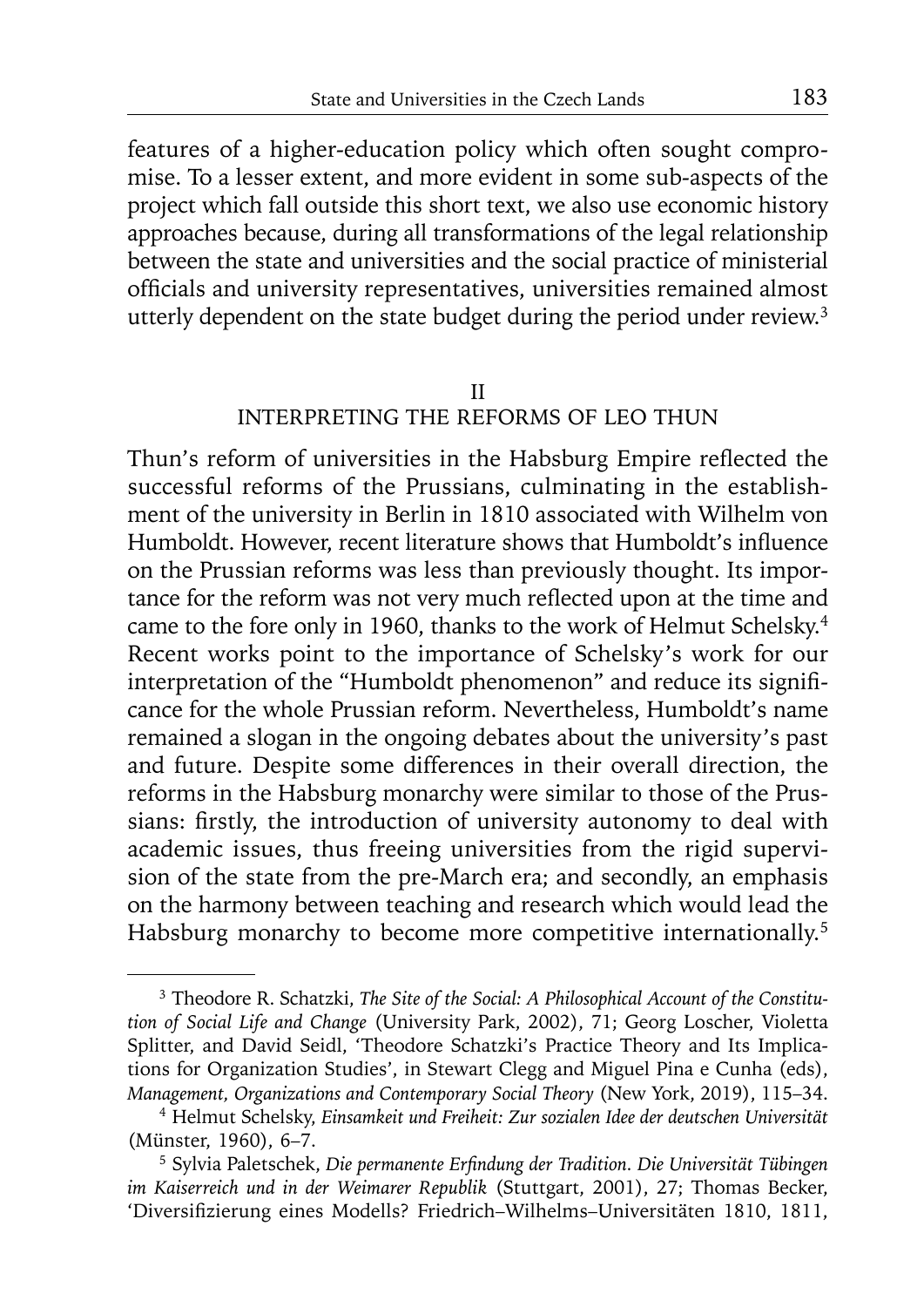Leo Thun, Minister of Religion and Education (1849–60), occupied centre stage at the beginning of the reforms, and he is regarded as the 'face of the reforms', including those which continued in the direction set by him even after his resignation as Minister. The completion, and in a sense a summary of the partial reform steps, was the act 'On the organisation of university offices' from 1873, at a time when Thun was no longer in office.

Nevertheless, Leo Thun became a symbol of a new era in the history of universities in the Habsburg Empire, similar to Wilhelm von Humboldt in Prussia. In both cases, it can be said that these were largely political slogans associated with their names, as the authorship of the reforms by both men was not absolute, and the changes continued even after they lost influence over the development of education. In both cases, historians' interpretation of their work in the twentieth century plays a significant role.<sup>6</sup> One interesting issue for our research was the social practice that emerged from the regulations of Thun's reforms, particularly the transformation of social practice, which highlighted the pressure for change in the interpretation of legal regulations. These were the results of problematic issues arising in the university agenda, particularly in legal-philosophical and economic areas, but also had a significant share of historical themes.<sup>7</sup>

The research on which this work is based has highlighted four main strands in the conflict over the interpretation of the legal regulation of Cisleithanien universities, and Czechoslovakia was to inherit these conflicts with very few changes:

a) The laws clearly defined universities as state administrative bodies. In academia, however, the acceptance of this fact by individuals, as well as entire professorial bodies, was gradually replaced by ideas

<sup>1818&#</sup>x27;, in Rüdiger vom Bruch (ed.), *Die Berliner Universität im Kontext der deutschen Universitätslandschaft um 1810, um 1860 und um 1910* (München, 2010), 43–69.

<sup>6</sup> Hans Lentze, *Die Universitätsreform des Ministers Leo Graf Thun-Hohenstein* (Wien, 1962), 274–82.

<sup>7</sup>*Id.*, *Die Universitätsreform des Ministers Leo Graf Thun-Hohenstein* (Wien, 1962); Helmut Engelbrecht, *Geschichte der österreichischen Bildungswesens*, iv (Wien 1988), 221–31; Christof Aichner, 'Die Umsetzung der Thun-Hohensteinschen Reformen an der Universität Innsbruck', academic dissertation, Universität Innsbruck (Innsbruck, 2014), 98–105; Dieter Langewiesche, 'Die *Humboldtsche Universität* als nationaler Mythos. Zum Selbstbild der deutschen Universitäten in ihren Rektoratsreden im Kaiserreich und in der Weimarer Republik', *Historische Zeitschrift*, ccxc (2010), 53–91.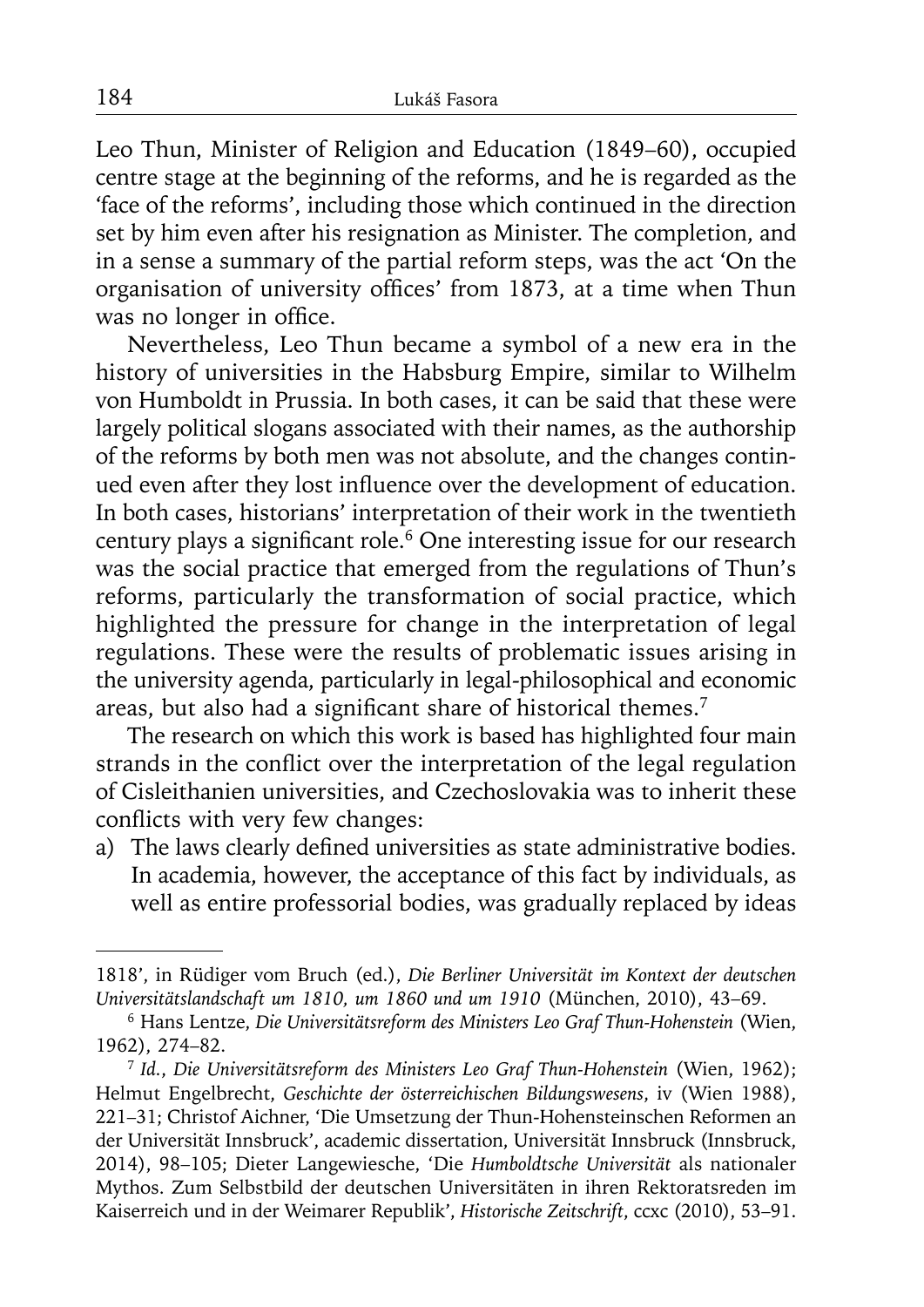about service to the nation, science, or humanity, all of which were significantly different depending on the history of the university in question, the academician's discipline, the language used in teaching, as well as generational differences. In terms of the actors' social practice – both on the part of academics and the state representatives – we found many cases whereby problem situations were created both deliberately as well as unintentionally, and issues arose which gradually changed the relationship between the state and universities.

- b) By fundamentally adhering to the idea of universities as part of the state administration, the state was willing to acknowledge certain peculiarities in its treatment of universities, particularly concerning their historical tradition and strong links with the global *universitas*  network. However, with the development of the natural and technical sciences in the 19th century, technical universities became more emancipated, and in the interwar period, this spread to agricultural and art schools. Higher education became increasingly fragmented and diverse, while the once-respected law concerning university privileges began to be questioned, again impacting more on social practice than legislation.
- c) A hierarchy developed within university groups as well as in the groups within the technical universities. This was not established by law but by minor regulations and, above all, by tradition. At the top of the hierarchy were the Viennese universities, which were assumed to provide expertise and first-class research and would operate as state representatives before an international public.8 The other universities were prescribed more of an educational role, which did not envisage top-class research being carried out. The hierarchy was closely linked to the position of German as the traditional language of internal communication within academia. With the emancipation of Polish and Czech as academic languages, the dominance of the German language and thus of the Cisleithanian universities began to wane. The universities became part of the "struggle of the Cisleithanian nations for statehood",<sup>9</sup> and

<sup>8</sup> Jan Surman, *Universities in Imperial Austria 1848–1918. A Social History of a Multilingual Space*. (West Lafayette, IN, 2019), 275–77.

<sup>9</sup> Rudolf Springer, *Der Kampf der österreichischen Nationen um den Staat*, part 1: *Das nationale Problem als Verfassung- und Verwaltungsgrage* (Leipzig–Wien, 1902).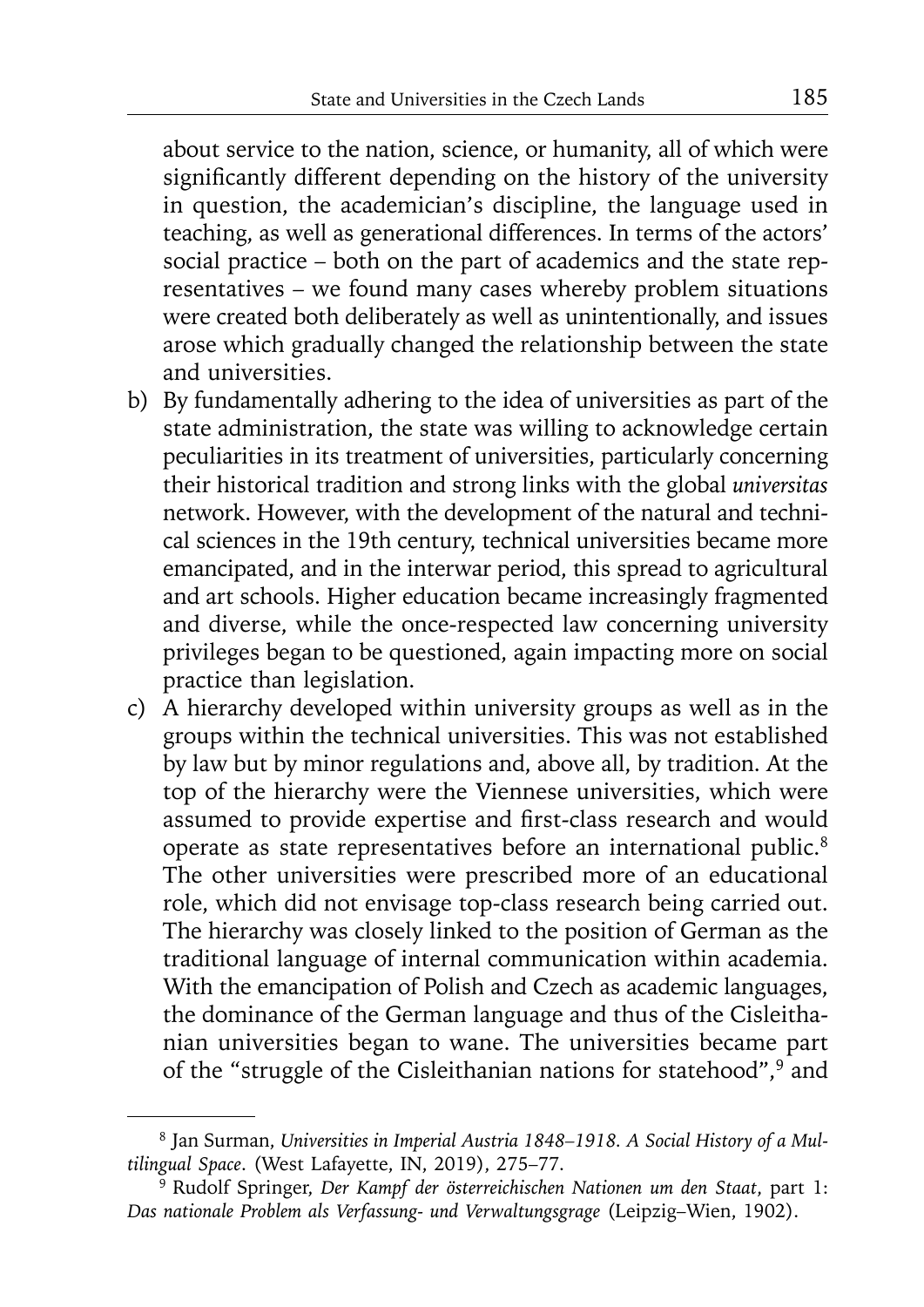as a result, the legal regulations governing them came under the pressure of social practice.

d) Some university representatives put pressure on the state by arguing for an extensive interpretation of autonomy  $-$  i.e. its expansion from purely professional matters towards areas such as professional codes, disciplinary proceedings and autonomous decision-making in the use of state-entrusted funds. The specific objectives were that both work assessment and the disciplining of professors be carried out by professorial committees from the relevant universities rather than the state authorities, and then to transfer decisions on the use of funds (allocated by the state budget for the relevant year) from the Ministry of Education to bodies within the universities.

#### III

### UNIVERSITIES AND INTEGRAL NATIONALISM

Being aware of how sensitive the administration of the universities' specific agenda was, a higher-education review by the Cisleithanian Ministry of Religion and Education created a particular level of communication with universities, respecting the self-stylisation of their representatives as being different from other state officials. Academic self-governance was occasionally described as being similar to judicial self-governance.<sup>10</sup> Despite all the sensitivity of the Cisleithanian ministerial officials – often appreciated *ex post* by academics – the Cisleithania state was often confronted by problems and conflicts to which the existing legislation offered no clear solutions, so these had to be found on an *ad hoc* basis, usually through an agreement between the interested parties. The Cisleithanian authorities demonstrated considerable flexibility and creativity when tackling many problems, including sensitive political issues connected to national emancipation and how it was reflected in the work of universities.<sup>11</sup> The state had managed to resolve conflicts over which language was to be used in teaching at the universities in Cracow and Prague Technical University, as well as in the most awkward case, which resulted in the division of Prague university into a Czech and a German university in 1882.

<sup>10</sup> František Havelka, *Služební právo státních úředníků a zřízenců* (Praha, 1937), 138–9.

<sup>11</sup> Karl Adamovich, 'Hochschulverwaltung und Universitäten', in *100 Jahre Unterrichtsministerium 1848–1948* (Wien, 1948), 43–52.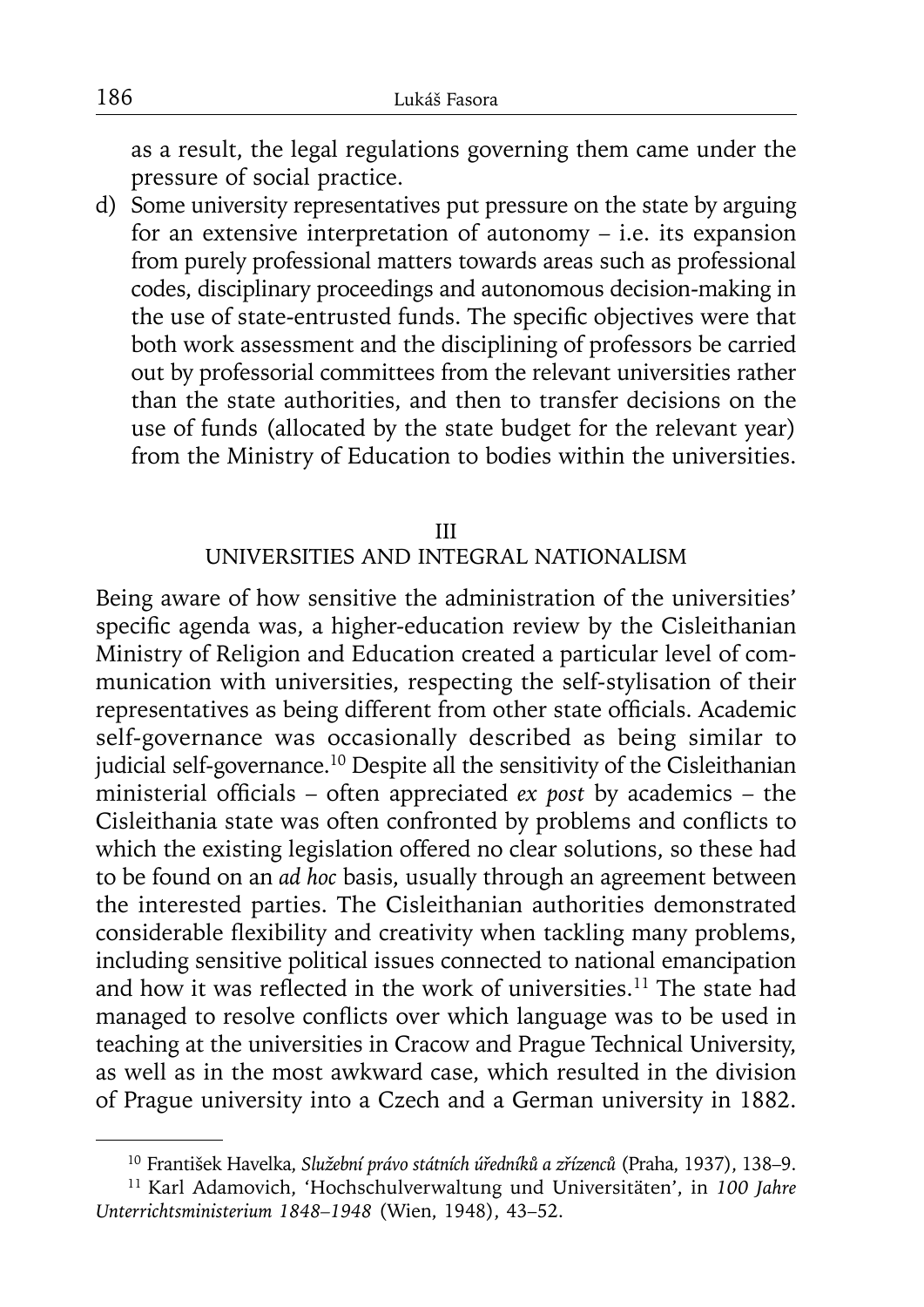These listed examples were resolved mainly thanks to an agreement between moderate representatives from the two nationalities in Bohemia – the conservative-liberal Old Czechs on the Czech side and the German liberals – who together represented the wealthy and educational elites of the two nationalities.<sup>12</sup>

The erosion of the political influence of Old Czechs and German liberals in the 1880s resulted from the increasing politicisation of the public and the extension of the voting franchise, which facilitated the rise of a political culture known as integral nationalism.13 The term denotes the permeation of national issues into all social issues and conflicts of the period, including social, economic, class, and gender issues. Within this political climate, colleges and universities, in particular, were able to mobilise an intensely politicised public in support of their cause, even for something as seemingly trivial as the symbols of national identity and emancipation. As a result of Cisleithania's fragile political situation, the activation of public opinion in defence of university interests could have a significant impact – we might recall that Alfred Windisch-Graetz's government fell in 1895 because of an apparently parochial dispute over a gymnasium in the Slovenian town of Celje/Cilli.<sup>14</sup>

Higher-education conflicts could damage Cisleithanian politics, even though the agreement reached over the Prague universities (1882) proved to have long-term stability. An example here is the Czech-German negotiations on national peace in Moravia (1905), from which the question of the university was eventually excluded due to its threat to stall the entire negotiations. The relations between Czech and German universities (less technical universities) in Prague were also of great importance for the negotiations on national peace on the eve of the Great War.<sup>15</sup> Conflicts involving academics and students

<sup>&</sup>lt;sup>12</sup> Národní archiv, Praha (hereinafter: NA), Fond Ministerstvo školství a národní osvěty (hereinafter: FMŠNO), k. 1026, sign. 4a.

<sup>&</sup>lt;sup>13</sup> Ernst Nolte, *Three Faces of Fascism* (New York, 1965); John A. Hall, 'Nationalisms: Classified and Explained', *Daedalus*, cxxii, 3 (1993), 1-28; Miroslav Hroch, *The Social Preconditions of National Revival in Europe* (Cambridge, 1985); Oszkár Jászi, *The Dissolution of the Habsburg Monarchy* (Chicago, IL 1961).

<sup>14</sup> Peter Vodopivec, 'Die Slowenen und die Habsburgermonarchie', in Dušan Nećak *et al*. (eds), *Slovensko-avstrijski odnosi v 20. Stoletju*/*Slowenisch-österreichische Beziehungen im 20. Jahrhundert* (Ljubljana, 2004), 51.

<sup>15</sup> Karel Kazbunda, *Otázka česko-německá v předvečer Velké války* (Praha, 1995), 371–5; František Jordán *et al*., *Dějiny university v Brně* (Brno, 1969), 82–91.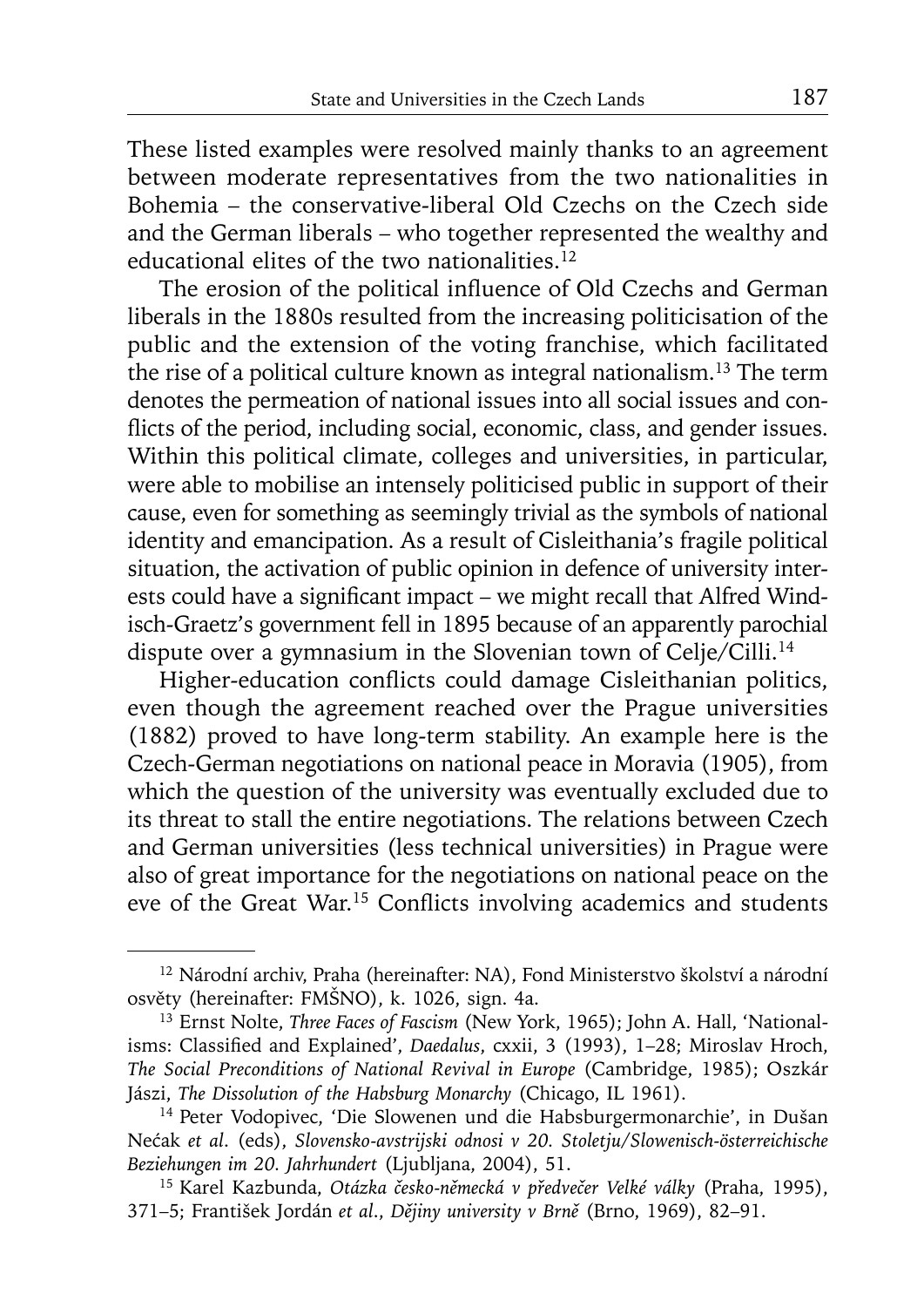led to creating a *modus vivendi* whereby schools that were divided linguistically but linked by tradition existed side by side along with one another, rather than be linked as had been the original intention of the agreement when the division was made.

There was very little in the way of scientific cooperation, while the occasional confrontations (e.g. the Badeni Crisis 1897; the anniversary of the Kutná Hora decree 1909) alternated with more extended periods of calm.<sup>16</sup> Latent conflictual themes included the administration of objects and places of symbolic value, which was also linked to the succession of the two universities from the medieval Charles University. There were also annual debates concerning, *inter alia*, the equitable allocation of funding from the state budget with regard to the number of students; the need for investment; expenditures on research; and the presentation of results abroad.17 The substantive nature of the debate gradually became more complicated due to the public engagement of some professors, whose activities brought themes from academic circles into politics and vice versa. Apart from a small but very active core of politically committed professors, most of the teaching staff were apolitical and focused mainly on the specialised aspects of their academic work. However, in some instances, they could be influenced by the above-mentioned political activists. The more conservative- -minded professors, based mainly in the theological faculties, began to lose influence due to religious plurality at the universities (similar to the case of Catholic student organisations), and some academics also became involved in recent anti-clerical campaigns. These were usually politically active professors with the support of at least part of the

<sup>&</sup>lt;sup>16</sup> NA, Presidium místodržitelství 1891–1900, karton (hereinafter: k.) 2556, sign. 873/2 8/22/7 (Zpráva popisující pražské prosincové nepokoje roku 1897, 6.1.1898 předložená pražským policejním ředitelstvím prezídiu místodržitelství and Zpráva rektora Kadeřávka ministru kultu a vyučování odeslaná 3. 12. 1897 omlouvající zapojení univerzity do událostí); Oliver Rathkolb, 'Gewalt und Antisemitismus an der Universität Wien und die Badeni-Krise 1897. Davor und danach', in Oliver Rathkolb (ed.), *Der lange Schatten des Antisemitismus. Kritische Auseinandersetzungen mit der Geschichte der Universität Wien im 19. und 20. Jahrhundert* (Wien, 2013), 78–9; David Smrček, 'Politika ulice, nebo politici v ulicích? Fenomén vůdců davu během pražských nepokojů roku 1897', in *Moderní dějiny*, xxviii, 2 (2020), 1–22; Václav Vojtíšek, *Universita Karlova a boj Němců proti universitnímu zákonu 1920* (Praha, 1932) 26. 17 Julian Dybiec, *Finansowanie nauki i oświaty w Galicji 1860–1918* (Kraków, 1979) 21.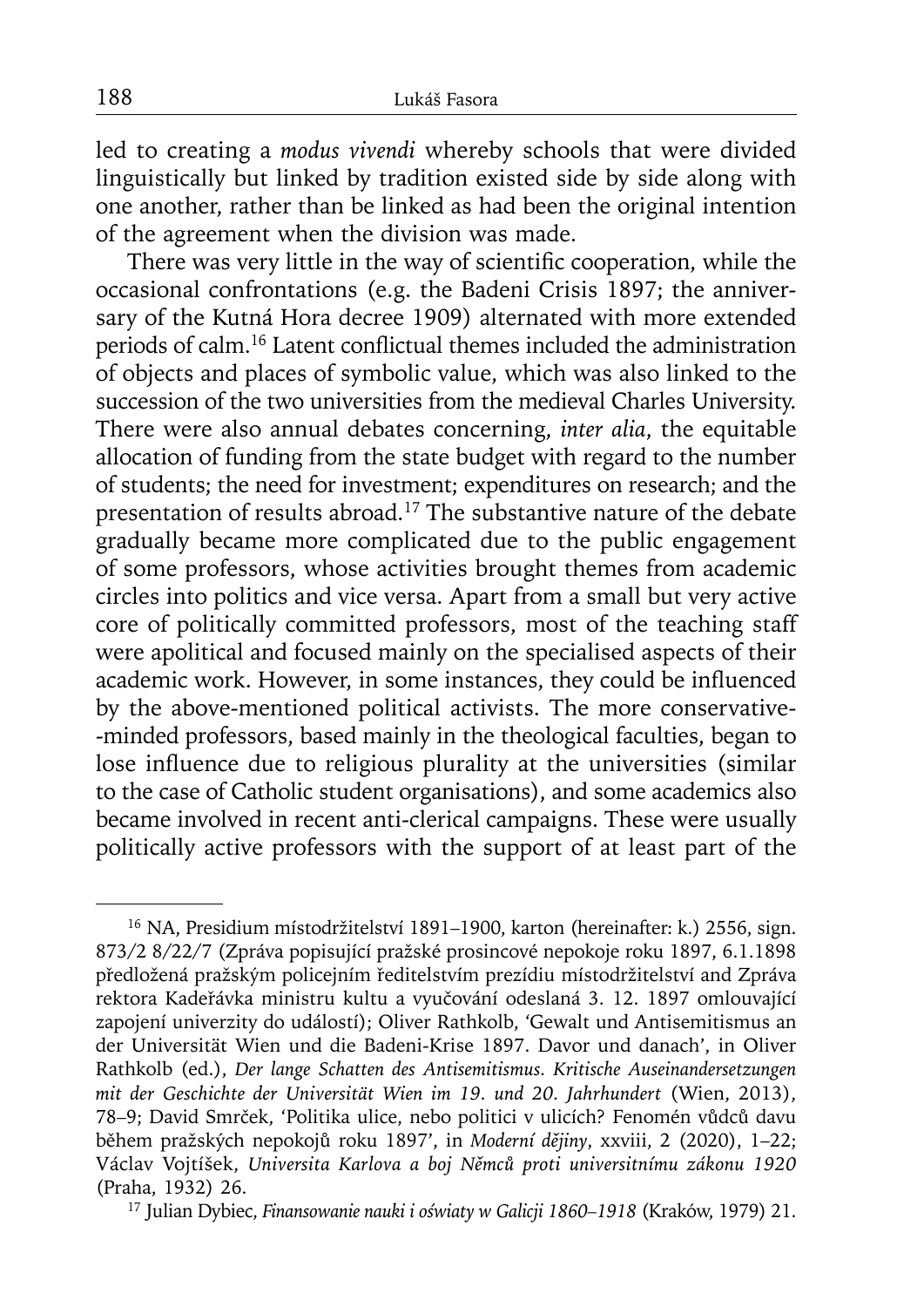students but rarely holders of higher academic positions.18 The social practice of professors was influenced by the work of parliamentary representatives in the legislative bodies, such as the mathematician František Tilšer (1825–1913) and the physiologist František Mareš (1857–1942). They showed other professors the advantages to be gained from influencing public opinion and even the upper echelons of Cisleithanian politics through sophisticated lobbying on behalf of universities, including various types of political bartering.

The activities of Tomáš Garrigue Masaryk represent a milestone in the gradual politicisation of the academic sphere (1882–1914). From the start of his professional career in 1882, Masaryk was seen as a highly controversial figure by both his colleagues and state officials. His interpretation of history and philosophy diverged significantly from the rules and methods of academic work common in the relatively conservative Prague academic environment, which did not differ much from the standards known from Vienna or Western European universities. His interpretations of contemporary issues and the formulation of ethical-philosophical principles were supposed to serve as guidelines in one's own private and public life. A victim of the machinations of rival professors, officials, and some Czech political representatives, Masaryk was admired by many students from different disciplines who were attracted by his lectures on sociology, which were often ethical commentaries on current events rather than on purely academic matters. It was characteristic of Masaryk's social practice that his university lectures were viewed critically as being more like sermons, while his concept of Czech history came under specific criticism from the circle of historians around Jaroslav Goll, the influential leader of an academic school of precise research methods and detailed source work.19

<sup>18</sup> Stanislav Balík, Lukáš Fasora, Jiří Hanuš, and Marek Vlha, *Český antiklerikalismus. Zdroje, témata a podoba českého antiklerikalismu 1848–1938* (Praha, 2015), 63–70; Lukáš Fasora and Anna Pečinková, 'Autonomie vysokých škol a jejich financování v českých zemích v letech 1848–1939', *Český časopis historický*, cxviii, 1 (2020), 87–8.

<sup>19</sup> Ctirad Václav Pospíšil, *Masaryk iritující a fascinující* (Praha, 2018), 165, 181; Stanislav Polák, *T.G. Masaryk. Za ideálem a pravdou*, part 3: *1893–1900* (Praha, 2004), 45–6, 112–13, 118, 171; Walter Rüegg, *Geschichte der Universität in Europa*, iii (München, 2004), 269; Evžen Strouhal, 'O přátelství T. G. Masaryka a V. Strouhala podle jejich korespondence', *Pokroky matematiky, fyziky a astronomie*, xlvi, 2 (2001), 128–33.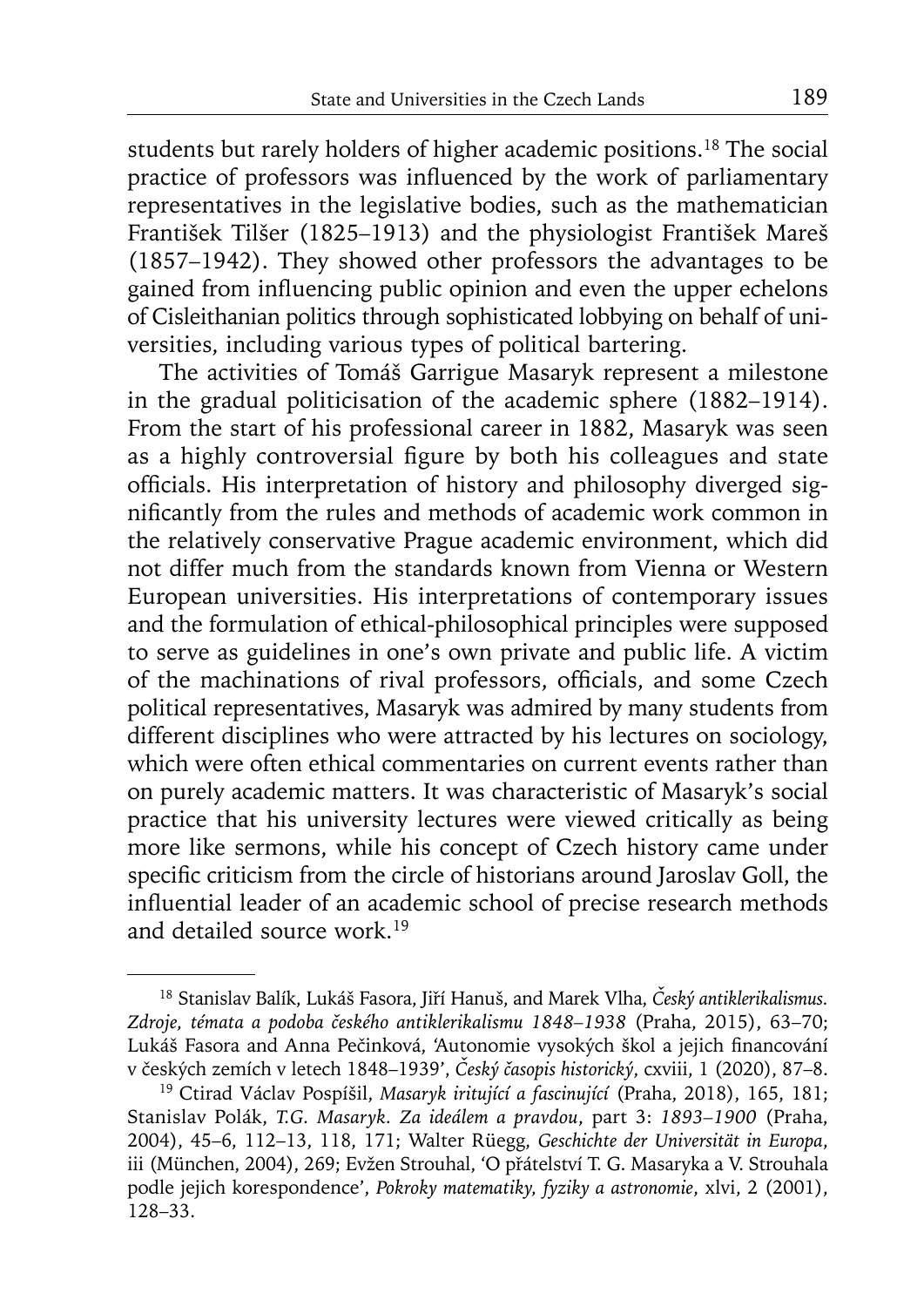The politicisation of tertiary education affected individual institutions differently. Most of the activists were from the law and philosophy faculties, far fewer from the medical faculties, and hardly any from the theological disciplines, where the professors' views were more in line with the policies of the nationally radical bourgeois parties – professorial nationalism was interested in historical symbolism and language. However, when it came to social and economic matters, it was elitist and inactive within the context of mass politics. The professors from technical and agricultural universities were more reticent to speak out on the language question; historical symbolism meant little to them. In general, there was more focus on their own expertise and cooperation with the commercial sector. Technically-oriented academics became a counterweight to the university scholars who had previously dominated in determining the subjects of 'national interest' in higher education and in other spheres. While the main political direction of academics at universities reflected the ideas of the national bourgeois parties (with left-wing socially-oriented liberalism remaining a minority strand), the agricultural universities were firmly integrated into the Agrarian camp, while during the interwar period, left-wingers and radical left-wingers were to be found at the technical universities.

The arguments of integral nationalism proved to be very effective instruments for strengthening the decision-making autonomy of professorial bodies and academic senates. Integral nationalism had great mobilisation potential with the public, forcing the authorities of the multi-ethnic Cisleithania and the Czechoslovak nation-state to tread carefully and seek compromise. Other arguments can be considered secondary and were at times merely cover tactics used to strengthen the privileged standing of academicians. These include historical references to the ancient autonomy of the university corporation; attempts to prove the uninterrupted possession of the property as evidence of the proprietary-legal nature of Charles University's existence; ceremonies that showed why universities were entitled to be recognised as the nation's intellectual leaders; and the participation of national universities in the global network of universities and their supposed joint endeavour to elevate humanity.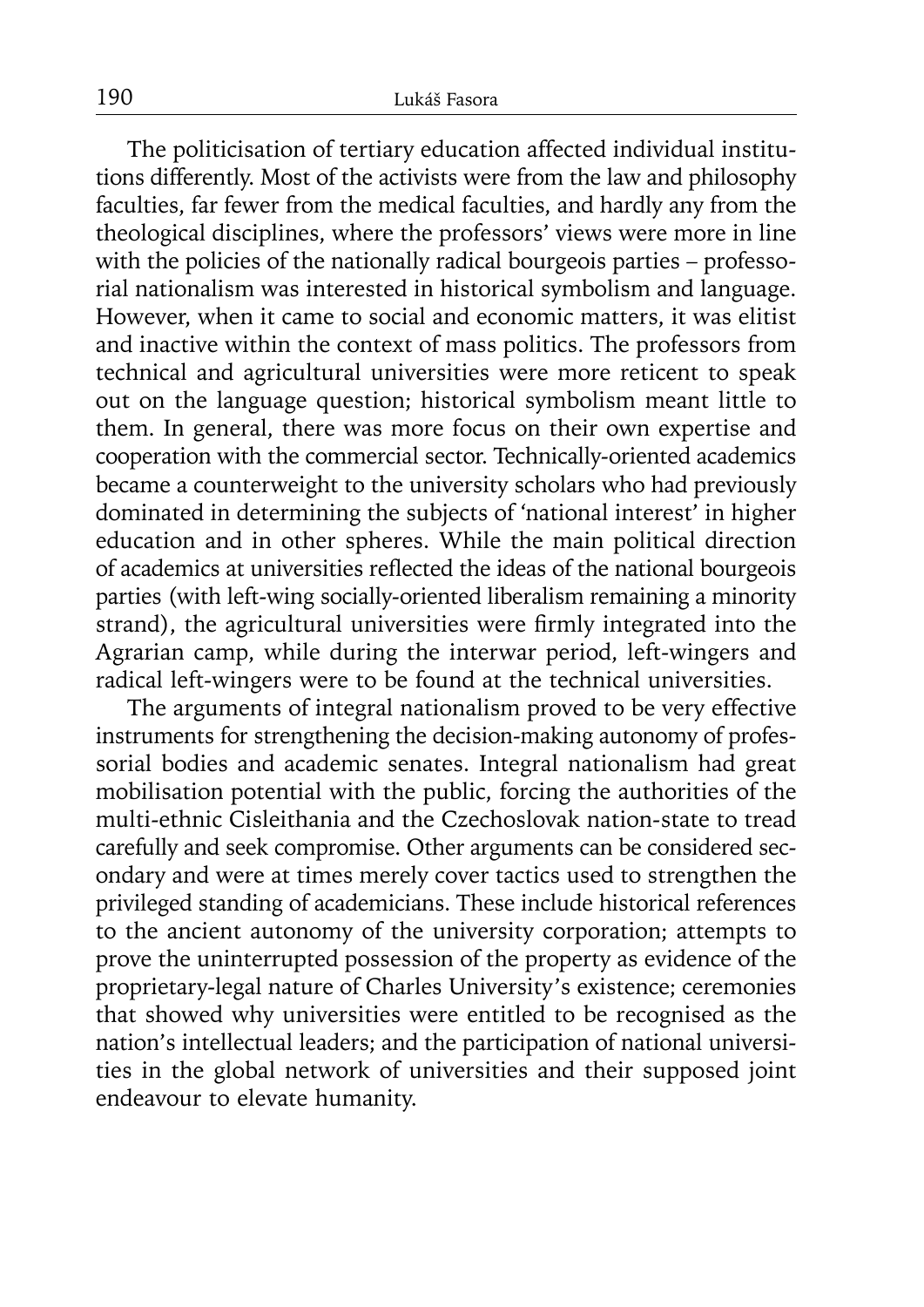# IV THE SUCCESSES AND FAILURES OF UNIVERSITY REPRESENTATIVES PROMOTING AUTONOMY

The increasing pressure on the Cisleithanian states to complete the network of universities can be considered the major success of the university representations, who cooperated here with political and economic representations from the crown lands and the nationalities. The division and nationalisation of the Technical University in Prague into two (German and Czech) technical universities (1869–75), and also the addition of the Czech Technical University in Moravia (1899) to the technical higher education in Moravia (the German Technical University in Brno was established in 1849) can be counted as successes of the Habsburg policy of national peace.20 Therefore, a great success was the division of the Prague university into separate Czech and German universities in 1882. The two universities were declared equal successors to the medieval university. There was hope that the organisational changes would permanently impact higher education, as they had been achieved through an agreement between the Czech and German sides, with the state guaranteeing that the newly-established schools and institutes would be fully equipped.

At the same time, however, this contained risks, as the demands of the universities and their political backers had not been met; most of the professors and departments from the Technical University and the university in Prague transferred to the German Charles-Ferdinand University and the German Technical University respectively; while the process of building adequate counterparts in the new Czech Universities proceeded too slowly according to critics of the government. The government defended itself by referring to the tremendous financial burden which universities placed on the state budget.

Our research into the state's investment in higher education was hampered by the incompleteness of the data and the series of statistics. The primary source was data from the reputable journal *Minerva* for 1897–1914 and the preliminaries of the budgets for the individual universities based on the State Budget Act of the Czechoslovak Republic.

<sup>20</sup> Otakar Franěk, *Dějiny české vysoké školy technické v Brně*, part 1: *Do roku 1945*  (Brno, 1969), 38–40, 45–7; Václav Lomič and Pavla Horská, *Dějiny Českého vysokého učení technického*, i, part 2 (Praha, 1978), 9–37; Jiří Pernes, *Škola pro Moravu. 100 let Vysokého učení technického v Brně* (Brno, 1999), 15–22.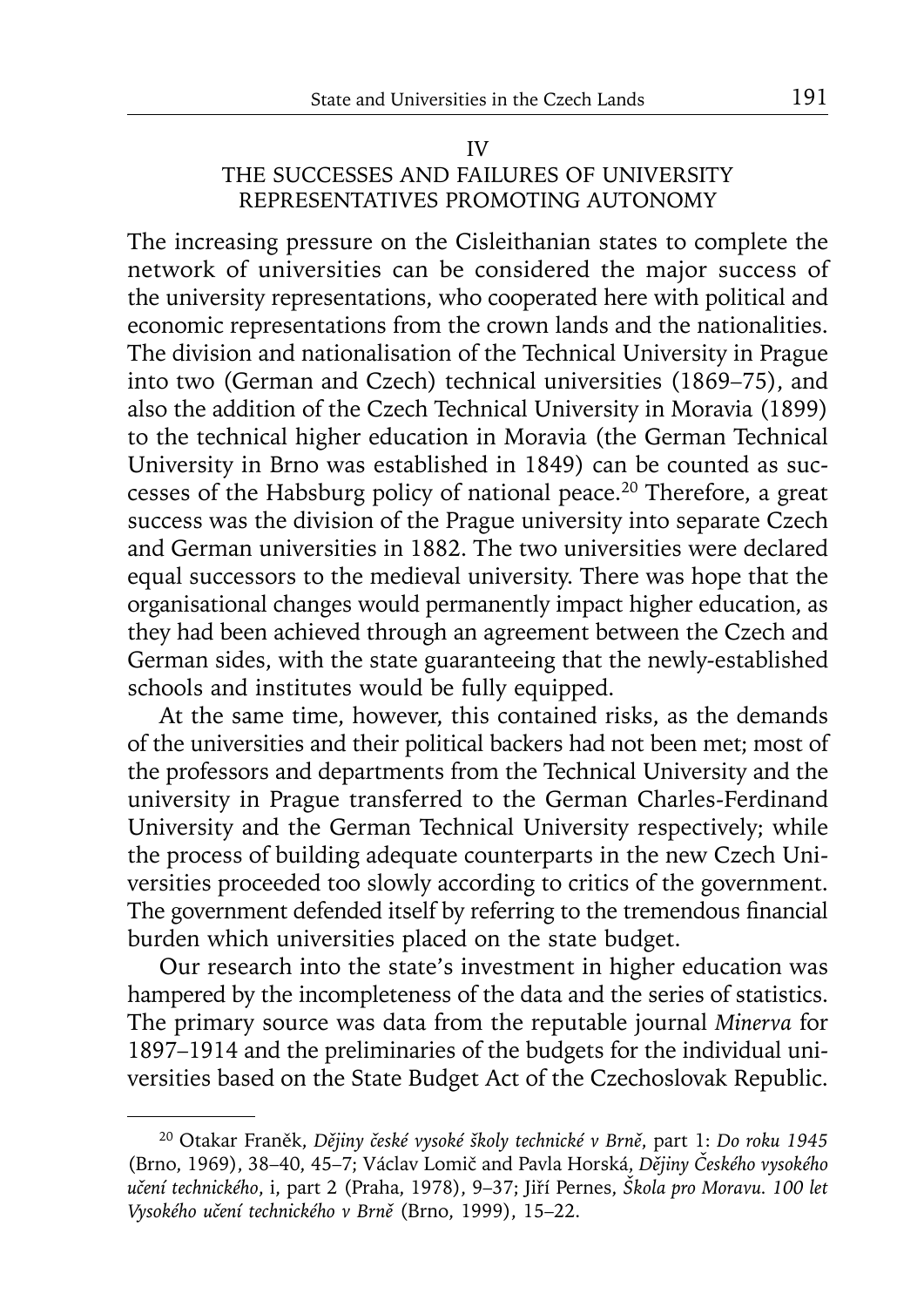The data for the Cisleithanian period highlights the great difficulties in establishing a method for allocating the funds, i.e. distributing them. The allocation of funds per student enrolled differed dramatically. It also shows that the amounts from extraordinary budgetary expenditures (i.e. finances usually directed towards the university's development) fluctuated considerably, and it can be assumed that the sums involved were the subject of intense political lobbying. Based on the available data, the financing system up until 1914 was beneficial for universities where the language of instruction was German and for universities outside the capital. The Viennese universities, though, had a higher proportion of their own income at their disposal, which more than offset their disadvantaged position in allocating state funds. The funding for Cracow University was relatively generous and slightly less so for Lviv University. The system, however, put the Czech universities at a disadvantage as they received a below-average contribution per student, while in addition, Czech universities had to build and equip their workplaces entirely from scratch.<sup>21</sup>

In the case of the Czechoslovak method of funding, our knowledge of some important data is also limited. However, the whole system appears more transparent and was based on the parity of funding for Czech and German universities, linked to the number of students. Investment in equipment undoubtedly benefited the Czech universities, particularly in the mid-1920s, when several new universities were built with instruction in Czech. Czechoslovakia regarded education as its flagship policy, and in the 1920s, expenditures on education, including tertiary education, rose sharply compared to the pre-war era. After the fluctuations caused by the economic crisis in 1931–2, the state returned to the relatively generous funding of universities, though with a change in priorities – the technical universities were in a better position in the allocation of extraordinary public expenditures at the expense of the other universities, which can be seen as the state's attempt to invest in technological changes in farming to help with its revival following the devastating economic crisis. The emphasis on increasing the state's defensive capacities in the 1930s also played a role.<sup>22</sup>

The need to invest heavily in the development of universities and increase the number of students who wanted to study in their

<sup>21</sup>*Minerva. Jahrbuch der gelehrten Welt* (Straßburg, 1892–1905). 22 *Finanční zákon Republiky československé* (Praha, 1919–1938).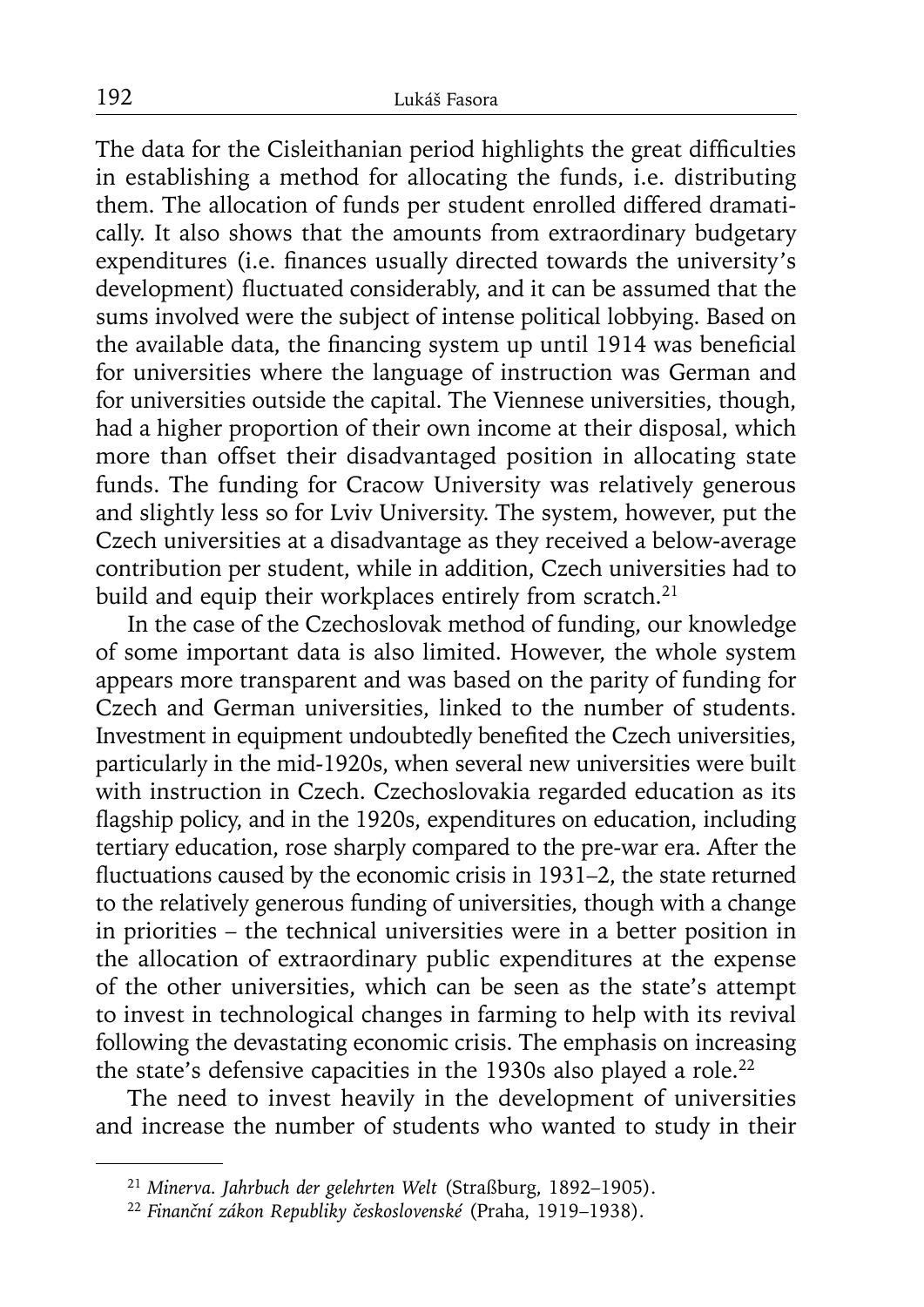language made it practically impossible for the Cisleithanian parties to find a generally acceptable method of dividing the finances amongst the individual universities. The German side defended the privileged position of universities with German as the language of instruction, citing the international prestige for the monarchy and first-class research, particularly in the case of the Viennese schools. In the case of the universities located in Bohemia, the Germans asked for parity with the state investments in Czech universities. However, these universities were at a disadvantage as they had been established later, which meant they lacked infrastructure and equipment. They, therefore, demanded that this fact be taken into account, together with their rapidly rising number of students. The Czech-German rivalry was also affected by arguments about the position of universities with Polish as the language of instruction in Cracow and Lviv, which were thought to be worse off in terms of equipment in comparison with the Viennese metropolitan universities, though better off than the late-developing Czech universities, as was confirmed by our research into the state budget.<sup>23</sup>

The German, Czech and Polish universities used extensive lobbying to protect their interests, which caused numerous difficulties for the government. From the 1890s, the agreement between the universities and their political overseers became increasingly tenuous and the "struggle of the Cisleithanian nations for statehood" – in the form of arguments solely in favour of one's own nation and the obligation of the state to support its interests – began to make themselves felt on university grounds. One sensitive matter was the inability of the Czech and German sides to agree upon the establishment of a university in Moravia, an issue that affected all of the negotiations concerning national conciliation in higher education. There were plans to establish a Czech university, a German university, and even a bilingual one. In addition to siting the university in the predominantly German provincial city of Brno, there were also proposals to locate the Czech university in a smaller Moravian town, where it would not pose such a threat to the position of the Germans in the province. Although the idea of having a university outside of the cultural centre without a library or a faculty hospital seemed very risky, it was a possible way

<sup>23</sup> Jan Surman, *Universities in Imperial Austria 1848–1918. A Social History of a Multilingual Space* (West Lafayette, IN, 2019), 142–56; *Minerva. Jahrbuch*.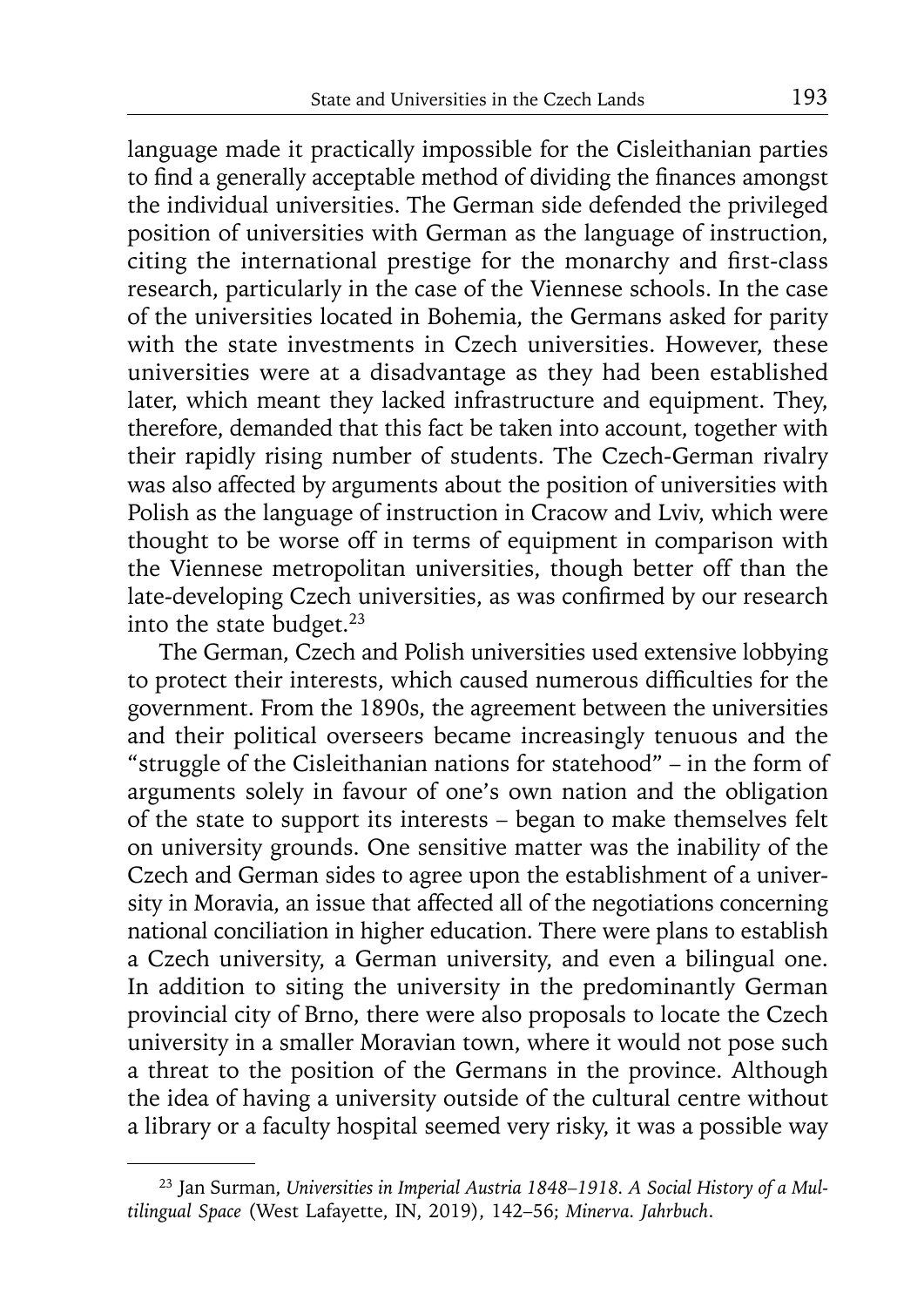out from the crisis Cisleithanian politics found itself in at the time. The Czech demands for improved tertiary education in Moravia were at least partly met when the Czech Technical University was established in Brno in 1899, although until the end of the monarchy, there was to be no agreement on a general university.24

The Czechoslovak Republic then inherited the problem. To the applause of the Czech university representatives, the leaders decided to proceed energetically, even if somewhat thoughtlessly. In 1919 a Czech university was established in Brno almost at the same time as two Czech agricultural universities, which together were to change the character of higher education in Moravia.25 The objections and demands of the Germans were wholly disregarded. Controversial areas within the higher-education agenda were dealt with speedily to prevent the Czechoslovak Germans from having a say in the matter – whether it be at the Revolutionary National Assembly, to which Germans were only admitted after the elections in 1920, or at the Paris Peace Conference (1919).<sup>26</sup> At the same time, the Czechoslovak government promised the Allied powers they would support the existence and further development of German higher education (Treaty of Saint- -Germain-en-Laye of 1919). Schools with instruction in German were guaranteed parity in funding with their Czech counterparts.27 Throughout the entire interwar period, the Czechoslovak governments had to

<sup>24</sup> Karel Kazbunda, *Otázka česko-německá v předvečer Velké války* (Praha, 1995), 371–5; Maria Kostner, *Die Geschichte der italienischen Universitätsfrage in der Österreichisch- -ungarischen Monarchie von 1864 bis 1914*. Diss. (Innsbruck, 1970); Gustav Otruba, *Die Universitäten in der Hochschulorganisation der Donau–Monarchie: Nationale Erziehungsstätten im Vielvölkerreich 1850 bis 1914. Student und Hochschule im 19. Jahrhundert: Studie und Materialen* (Göttingen, 1975), 75–155; Robert D. Anderson, *European Universities from the Enlightenment to 1914* (Oxford, 2004), 234–40; Dan Gawrecki, 'Versuche um die Gründung einer Universität in Troppau im 19. und 20. Jahrhundert', in Elmar Schübel and Harald Heppner (eds), *Universitäten in Zeiten des Umbruchs. Fallstudien über das mittlere und östliche Europa im 20. Jahrhundert* (Wien–Berlin, 2011), 59–68; Jarosław Moklak, 'Lwów i Triest. Uniwersyteckie dążenia Ukrainców, Włochów, Chorwatów i Słoweńców (1908–1914)', in: Janusz Pezda and Stanisław Pijaj (eds), *Europa Środkowa, Bałkany i Polacy* (Kraków, 2017), 241–8.

<sup>25</sup> Alena Mikovcová, *Historie Mendelovy univerzity v Brně v datech a obrazech* (Brno, 2014), 13–7.

<sup>&</sup>lt;sup>26</sup> Archiv Poslanecké sněmovny Parlamentu České republiky, volební období 1918–1920, zápis ze zasedání 17.7.1919; 8.1.1919; 15.1.1919; 14.1.1920. 27 *Ibid.*, zápis ze zasedání 14.1.1920.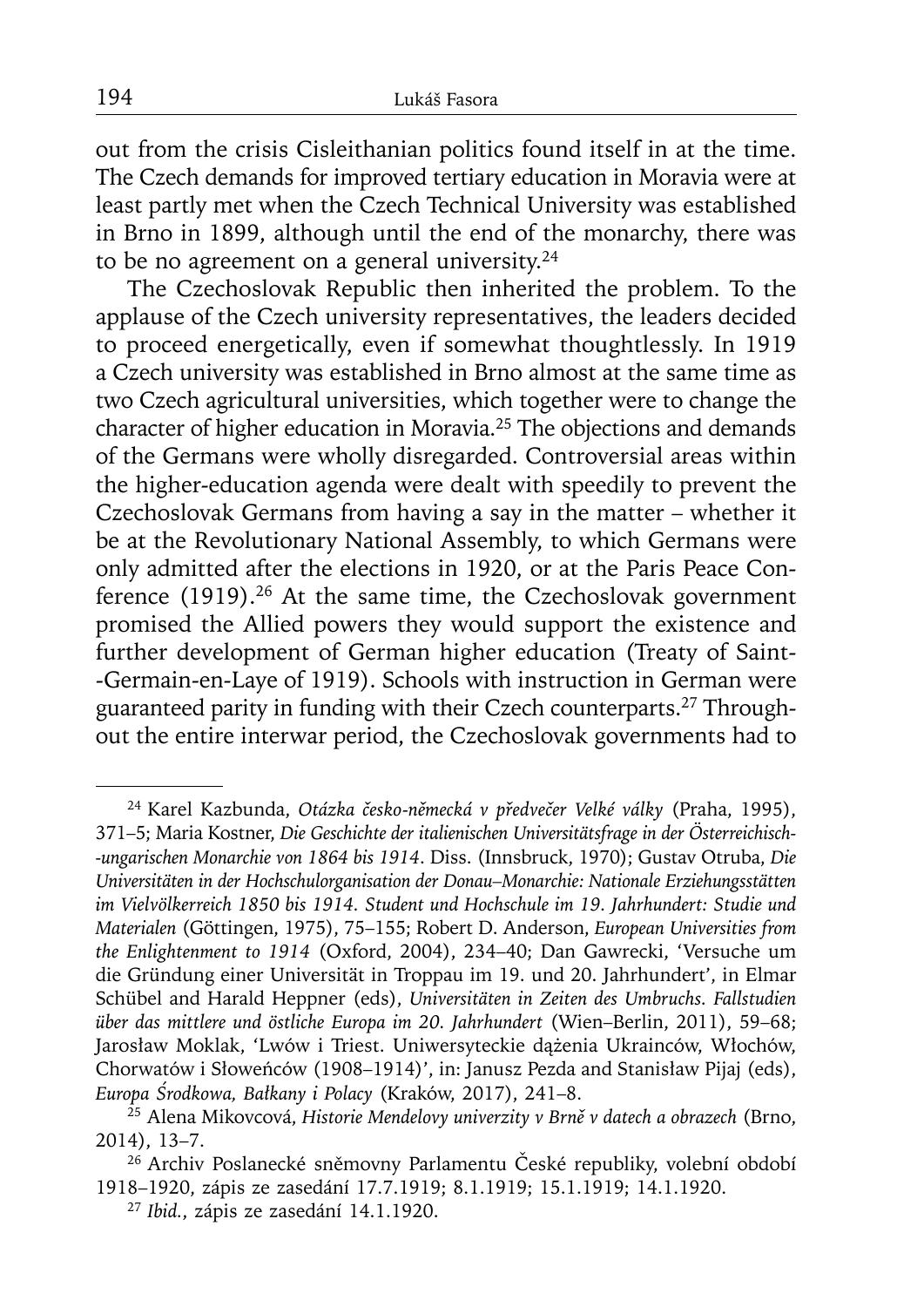fend off attacks from Czech nationalists, who received considerable support from professorial bodies at Czech universities calling for some German universities to be either scaled back or closed, with the savings being diverted to Czech schools.28

However, the most explosive issue turned out to be the relationship between the two universities in Prague. Their latent rivalry, which could be traced back to the shortcomings of the outdated agreement from 1882, was exacerbated by a dispute over the insignias of the ancient university of Emperor Charles IV. The German university kept the original insignias, and copies were made for the Czechs. Although the two universities had been declared *de iure* to be the successors of the ancient university, this symbolic dispute led to conflict between nationalist radicals on both sides. The Czechoslovak government attempted to force through the matter in 1920 when it declared that the Czech university was the one and only successor of the tradition, transferring to its administration all of the symbolically important attributes of Charles University: the name, the use of the old university buildings, and the archives and insignias. However, the law was never fully implemented, mainly due to the leadership's concerns about its effect on the republic's international reputation. The leadership of Charles University forced the transfer of the insignias in 1934, but at the price of participating in the organisation of street demonstrations by students, including the occupation of the German University buildings and attacks on German (and Jewish) symbols in Prague. The 'Insignia Affair' (Insigniáda) of 1934 famously symbolised the end of the idea of the university's supranational role in the service of humanism and tolerance. Left-wing Czechs sharply condemned the Insignia Affair as chauvinistic and anti-Semitic, and a large number of intellectuals also responded critically, and the scandal damaged Czechoslovakia's international standing. Of course, this was not the only crisis: the academic bodies were shaken by attitudes towards the controversial issues of the time – the Spanish Civil War, the Czechoslovak-Soviet Treaty of Alliance, the crackdown on liberal intellectuals in allied Romania, etc.

The controversial involvement of universities in politics, which damaged their reputation in the eyes of the public, went hand in

<sup>28 &#</sup>x27;Resoluce IV. sjezdu čsl. národní demokracie o vysokých školách', *Věstník Československého ústředního svazu učitelů vysokoškolských*, xxi, no. 1–2 (1929), 32.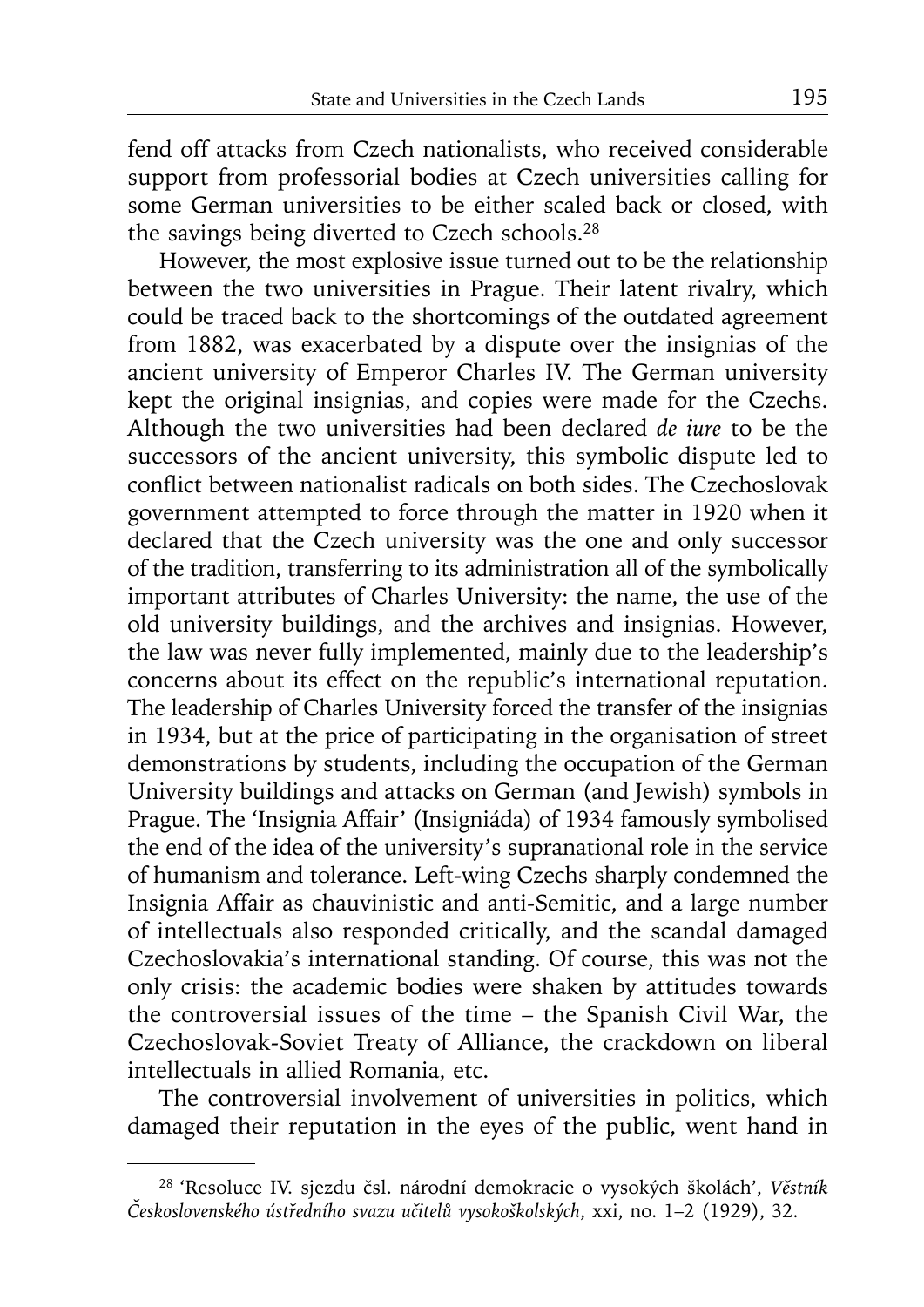hand with public attitudes towards malpractices in the everyday work of universities. Scandals highlighting the personal animosity between professors or unfair practices in promoting posts had been commonplace for a long time, but they had remained out of the public eye. The professorial bodies successfully resolved disputes internally and avoided providing the state authorities with an excuse to interfere or even for the press to become interested. However, in 1914–40 repeated harsh criticisms of colleagues' work by sociologist and philosopher Josef Král attracted the public's attention and led to litigation. Nevertheless, Král still preserved the intact authority of the faculty as a sovereign in deciding on habilitations; he challenged only the quality of the habilitation work, not the faculty's decision.29 However, in 1929 this traditional culture of downplaying problems relating to academic self-governance was exposed by a scandal that caught the public's undivided attention – the 'Saturník Affair'(1929–35). The otherwise banal matter of occupying a professorial chair and a power struggle between two cliques of professors took on much greater significance, as for the first time in Czechoslovakia, it led to a detailed publication of the whole controversy and the background to the scandal. The affair highlighted widespread corruption within academic governance: the unresolved issue of assessing the quality of scientific work and publications; ethically dubious methods of promoting particular interests when appointing professors; nepotism and 'academic inbreeding' in the unfair promotion of teachers' own students, etc. In 1929, it was no longer possible to speak of the unfortunate legacy of the Habsburg times, as had often been preferred before, but rather to acknowledge a clear demonstration of systemic failure in the relationship between the state and the university. It was shown in great detail how interest groups worked in the faculty, what role kinship between academics played, and especially – how the whole faculty had a strong tendency to hide all ambiguities, doubts about quality, and disputes from the public.<sup>30</sup>

<sup>&</sup>lt;sup>29</sup> Josef Král, 'Dr. Edvard Beneš – Strannictví', Česká mysl, časopis filosofický, 15 (1914), 70–9; Zdeněk Nešpor, 'Josef Král', *Sociologická encyklopedie* https:// encyklopedie.soc.cas.cz/w/Kr%C3%A1l\_Josef [Accessed: 30 May 2021].

<sup>30</sup> Naďa Štachová, 'Theodor Saturník – mediální hvězda? Několik poznámek k nejsledovanějšímu sporu meziválečné právní historiografie', in *Polemiky a spory v právně vědě* (Olomouc, 2010), 29–39; Ladislav Vojáček, 'Učitelé právnických fakult v právní úpravě meziválečného Československa (se zvláštním zřetelem na poměry v Brně)', *Časopis pro právní vědu a praxi*, 3 (2007), 237–45; Otakar Sommer,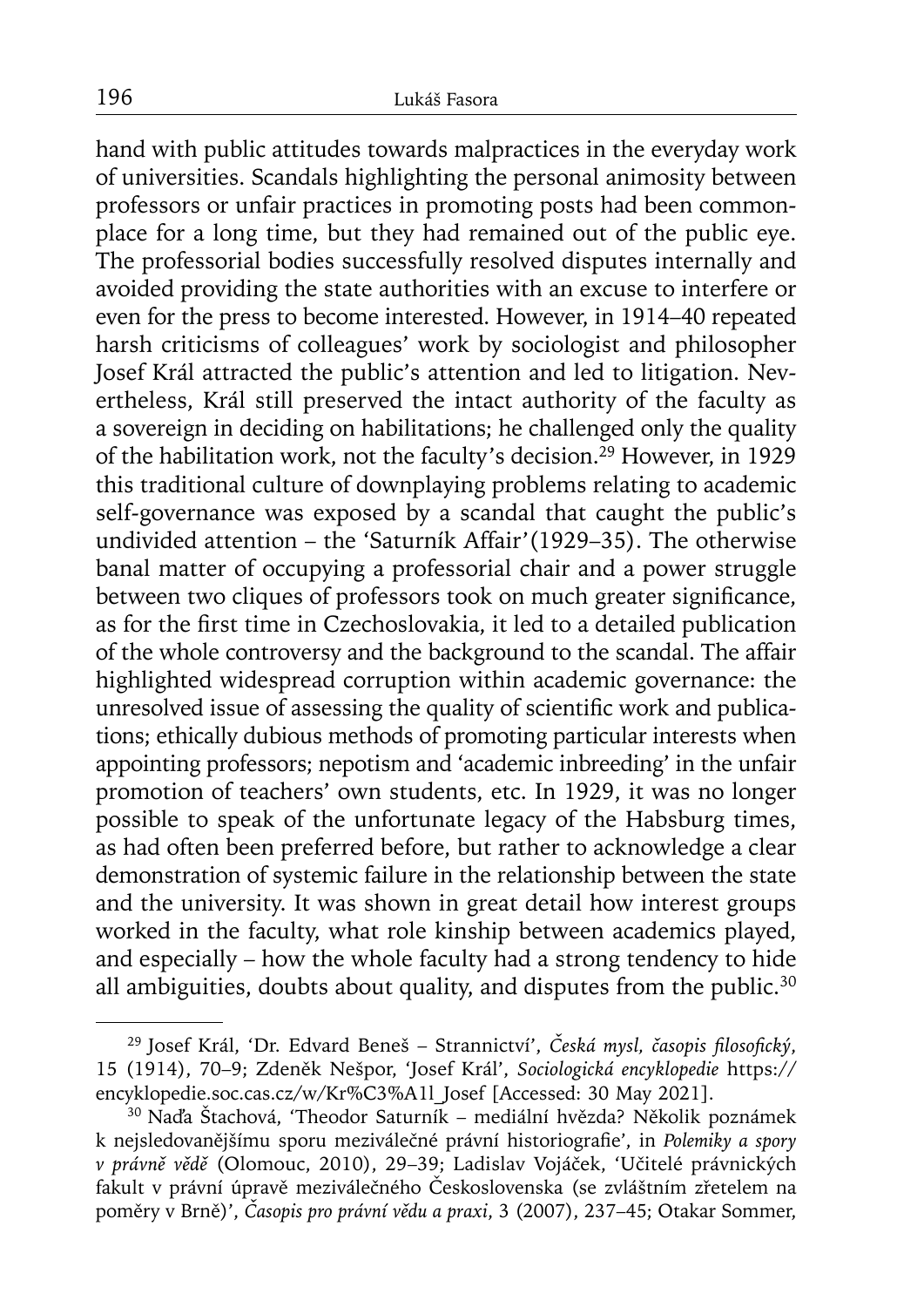Soon after the 'Saturník Affair', other problems began to surface in universities. In 1930 the government signalled its willingness to energetically engage in the problems linked to the economic crisis by strengthening its grip over the running of the state and all institutions financed from its resources. The government declared its readiness to remove obstacles to vigorous reforms and, among other things, to weaken parliament's influence in controversial matters of power, which also included the supervision of universities, including German universities, in Czechoslovakia. In 1931–2, several problems were uncovered in the management of universities – overpriced orders for equipment or orders given to companies with which the universities were closely linked. Consequently, in 1932 the government established the Economic Administration of Higher Education Institutions, which assumed a large part of the management agenda of universities. $31$ The government also began to urge, and even force, universities to find ways to increase their income from sources outside of the state budget. The technical universities were successful, with some significant examples of cooperation with the commercial and non-governmental sectors, while this tended to apply only to pharmacy or psychiatry in the other universities.32 Overall, however, the almost complete reliance of universities on state funding barely changed.

As a result of the increasingly complex international political situation, the rise of Hitler and the radicalisation of the internal opposition, the Czechoslovak government began to prioritise the need to defend the state,33 which required strategic services provided by the universities. When it became clear that the universities were incapable of effectively cooperating with the armaments industry, criticism began to grow of academic self-governance which, following years of being in a privileged position, was incapable of creating the conditions for the fundamental development of strategic sectors such as the production of aircraft and automobile engines, radiocommunications, and fortifications. There were proposals to place universities under

*Od Bohuše Riegra k Theodoru Saturníkovi* (Praha, 1935); Otakar Sommer, *Strach z diskuse. Nový příspěvek k autonomii vysokých škol* (Praha, 1935).

<sup>31</sup> NA, FMŠNO, Praha 1918–1949, k. 1028, sign. 4/3 J; k. 1020, sign. 3 II.

<sup>32</sup>*Ibid.*, sign 4/3; *ibid*, k. 1122.

<sup>33</sup> Zdeněk Kárník, *České země v éře První republiky. Československo v krizi a v ohrožení (1930–1935)* (Praha, 2018), 73–7.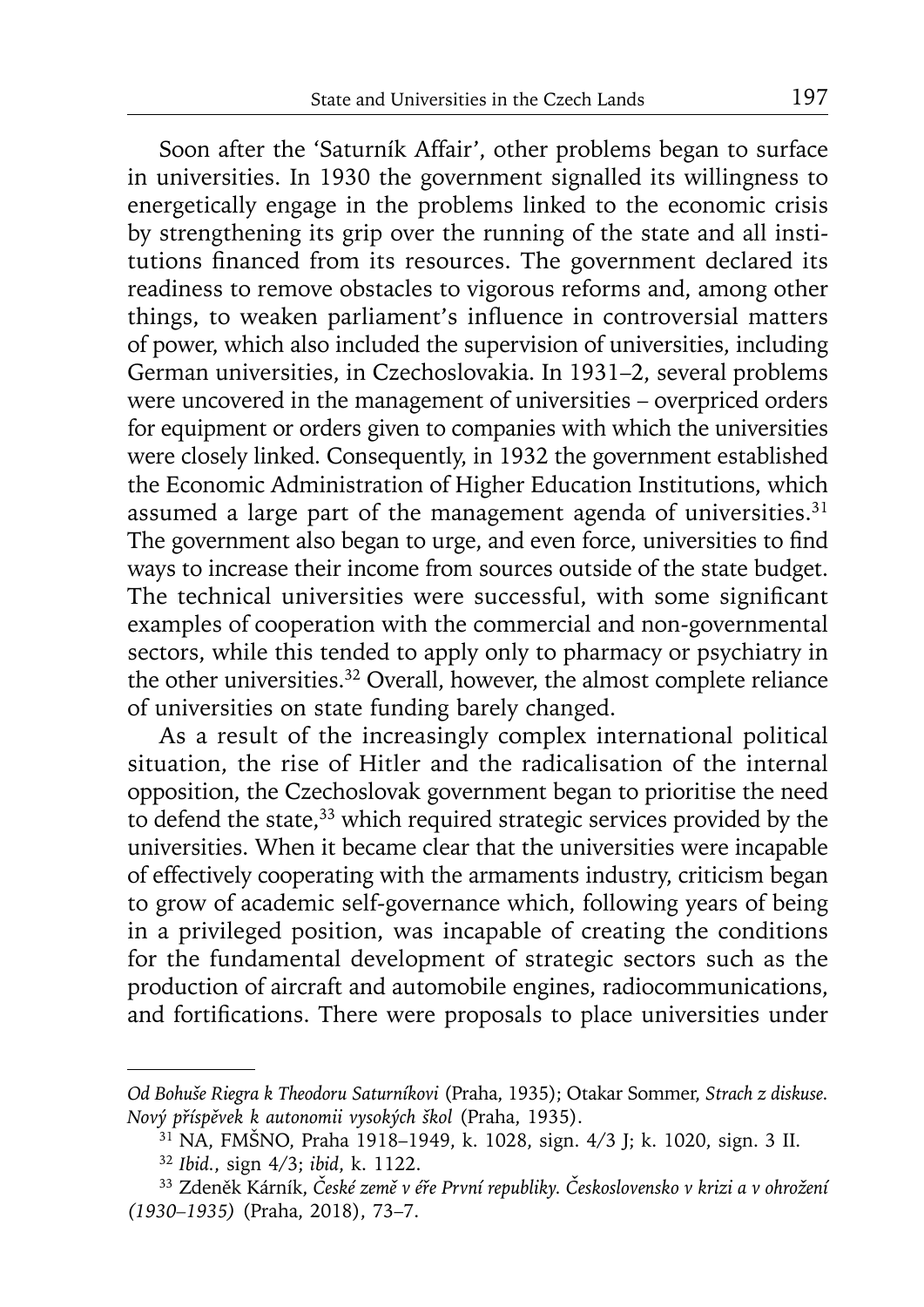the supervision of state authorities and the army, while international (mainly French) experts supervised professorial bodies within strategic disciplines. The main criticism was levelled at the technical universities. At the same time, universities, in general, were criticised for supposedly producing too many graduates from the humanities and being unable to support the development of the natural science and technical disciplines at secondary schools. This criticism reached its culmination in 1935–6. The government demanded that universities quickly address their shortcomings, but the disintegration of Czechoslovakia in 1938 prevented most of these plans from being put into action.

#### V

# SOLUTIONS TO THE CRISIS OF THE 'HUMBOLDTIAN' CONCEPT OF AUTONOMY

At the same time, as academia inclined towards a broad interpretation of its autonomy in the 1880s and 1890s, and professorial bodies became increasingly unwilling to recognise state control over their affairs, the first critical voices of this strategy also began to be heard. In the beginning, these critics were to be found among the members of the faculty themselves. These were usually *les enfants terribles* within the teaching staff; people who were often disgruntled due to imagined slights from the professorial bodies or influential members, or people whose career advancement had been interminably slow. The arguments were similar – drawing attention to the professorial bodies' disregard of external control, the almost feudalistic practices of professors in some faculties, nepotism, and the teachers' preference for their students over the competition from outside. Professors in both Germany and Cisleithania were criticised and ridiculed through the symbolically important description of them as 'mandarins', a term used in a scathing polemic by Masaryk within the Czech context.34 As a result of the absence of instruments and methods to assess academics' performance in their research, publications, and teaching, those critical voices usually had to fall back on personal experiences and vague impressions. As a result, any

<sup>34</sup> Fritz K. Ringer, *Die Gelehrten. Der Niedergang der deutschen Mandarine 1890–1933* (Stuttgart, 1983); Tomáš Masaryk, 'Jak zvelebovati naši literaturu naukovou', *Athenaeum*, 2 (1885), 272–88.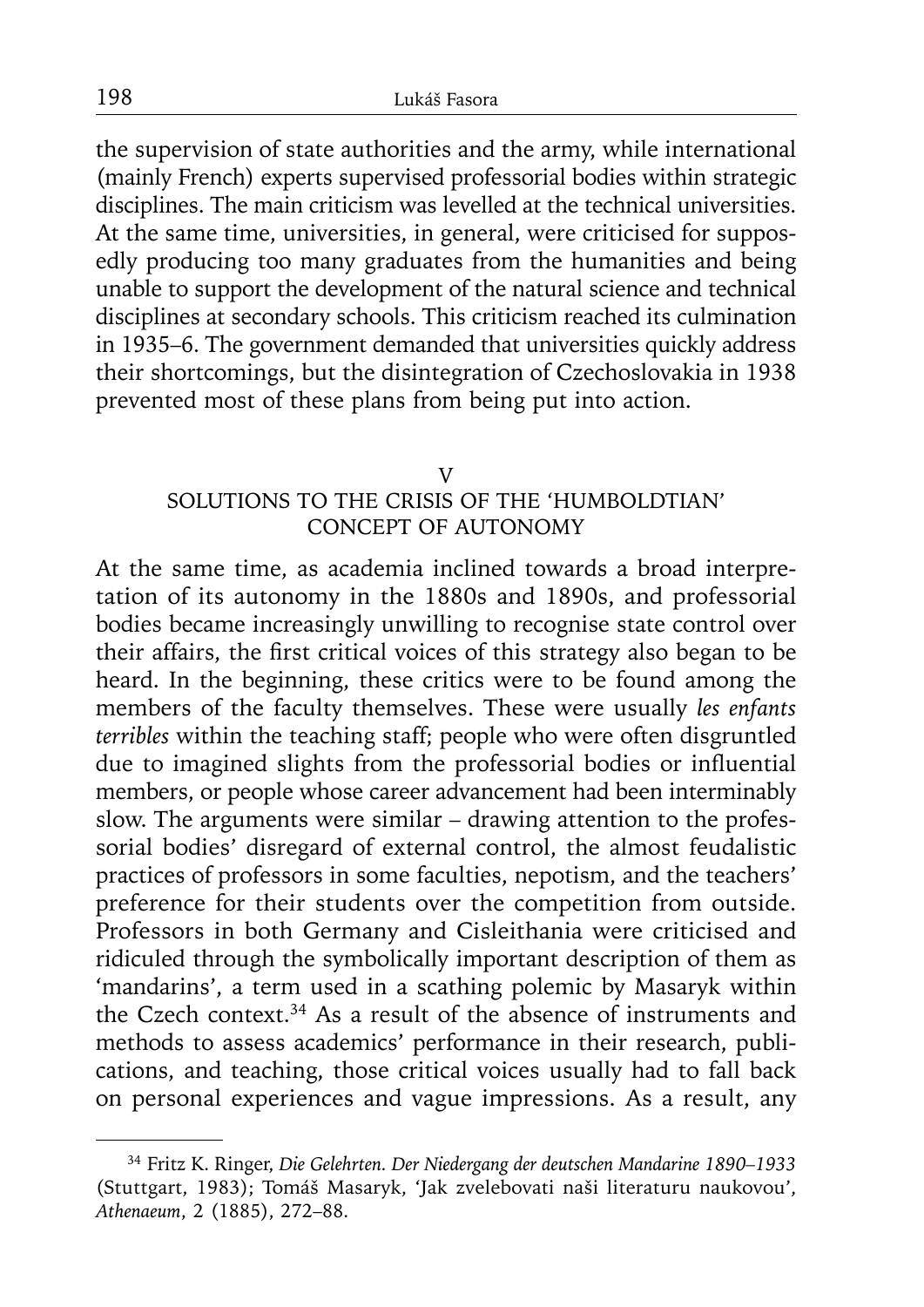mistakes or even transgressions were difficult to prove and could easily be dismissed by academics.

The tools at the Cisleithanian states' disposal to reform higher education were insufficient for any wholescale intervention. The integral nationalism of the politicians from the Cisleithanian nations meant that the state leaders became moderators in the debates between national representatives. The attempts at effective state leadership were met negatively and jeopardised the very stability of the state. This was also the case with higher-education institutions, particularly the universities, which were seen by national representatives as national property and the jewel of national culture. However, the Cisleithanian states did at least send their representatives to meetings held by the higher-education departments of the German ministries of education organised by the Prussian Ministry of Religion and Education, in particular at the behest of Friedrich Althoff, the director of the higher education section of the Prussian Ministry of Religion and Education. Although the Cisleithanians only attended as observers, this did grant them the opportunity to follow in detail the Prussian educational administration's attempts to push through important innovations across the entire agenda.35

The 'Althoff System' has been analysed thoroughly in the past, and its objective was to transform the state administration of higher education into real policy.<sup>36</sup> University autonomy was to be preserved and even strengthened by increasing work efficiency. Althoff was under no illusions about the willingness of the majority of professorial bodies to address their shortcomings; hence he attempted to establish rules of work and models that would bring about effective change. Part of Althoff's agenda consisted of pressurising professorial bodies to

<sup>35</sup> Walter Hoflechter, 'Zum Einfluß des deutschen Hochschulwesens auf Österreich', in Bernhard Vom Brocke (ed.), *Wissenschaftsgeschichte und Wissenschaftspolitik im Industriezeitalter. Das* '*System Althoff*' *in historischer Perspektive* (Hildesheim, 1991), 155–85.

<sup>36</sup> Manfred Nebelin, 'Die Rechsuniversität Straßburg als Modell und Ausgangpunkt der deutschen Hochschulreform', in Vom Brocke (ed.), *Wissenschaftsgeschichte*, 61–8; Günther Wendel, 'Aktivitäten Althoffs zum *Wegenetz europäischen Geistes*. Die Einbeziehung ost- und südeuropäischen Universitäten in das *System Althoff*', in *ibid*., 123–54; Bernhard Vom Brocke, *Hochschul- und Wissenschaftspolitik in Preußen und im Deutschen Kaiserreich 1882–1907: das* '*System Althoff*', in Peter Baumgart (ed.), *Bildungspolitik in Preußen zur Zeit des Kaiserreichs* (Stuttgart, 1980), 9–118.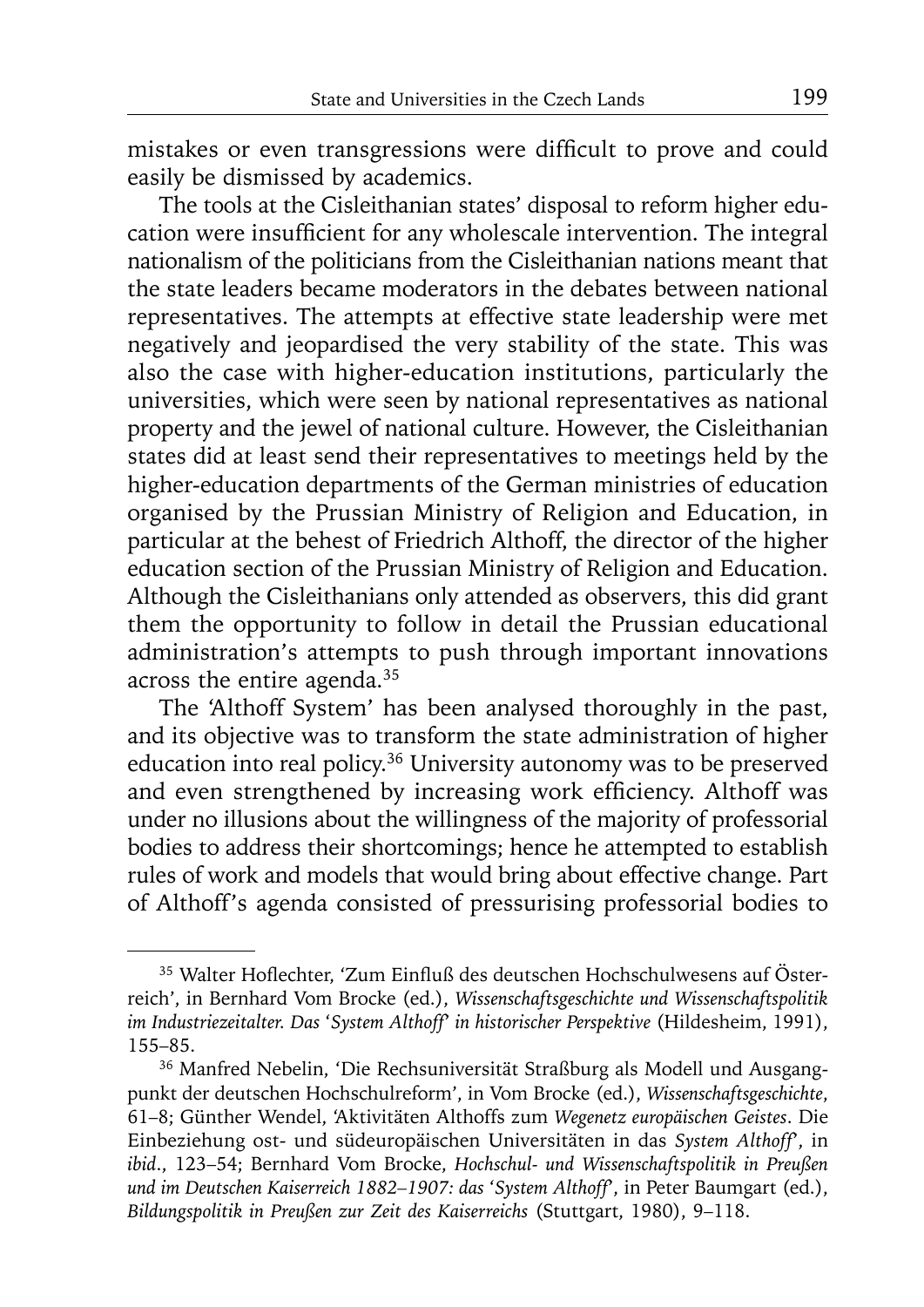make them more responsive to the demands of practice (responses to developments in the labour market, applied research) and implementing a more flexible selection process to bring in dynamic figures with original approaches to scientific problems, including foreigners. Althoff was aware that it would not be possible to introduce these changes in Prussia or Germany through a new higher-education act, as the resistance from academics and their political backers would have been too substantial. Therefore, he decided to bring about reform through a change in the statutes of some universities and through various controversial means of applying pressure, involving behind-the-scenes machinations and the transfer of personnel. There was also controversy over Althoff's tendency to prefer employees who were loyal to the ideology of the Prussian state, while he looked down with suspicion on potential opponents such as Roman Catholics, Jews, and Social Democrats.

In Cisleithania, the 'Althoff System' was applied only sporadically.37 The ambitious Viennese universities with the strongest links to the 'international' network of academic cooperation signed up to its objectives, though less so to its methods. Conversely, there was a deafening silence from the Czech lands due to the Prussian origin of the reforms. In the Czechoslovak parliamentary debates from 1919 to 1920, there were several politicians with academic backgrounds who were familiar with the basic principles of the 'Althoff system' and attempted to introduce into the legislation at least some of the tools geared towards greater efficiency within universities.<sup>38</sup> The result, though, was disappointing, as in the post-revolutionary atmosphere, the higher-education agenda focused primarily on rapidly dealing with old grievances – actual and alleged – and establishing new universities with Czech as the language of instruction, rather than on properly thought-out legislation governing their work.

After several false starts, the first signals that the government was prepared to consider changes to the higher-education legislation

<sup>&</sup>lt;sup>37</sup> Walter Hoflechter, 'Zum Einfluß des deutschen Hochschulwesens auf Österreich', in Vom Brocke (ed.), *Wissenschaftsgeschichte*, 155–85; Charles McClelland, *State, Society, and University in Germany, 1700–1914* (Cambridge, 1980), 307.

<sup>38</sup> NA, FMŠNO, Praha 1918–1949, k. 1213, fols 544–555 (est. Vysoká škola obchodní); Otakar Sommer, 'Další úkoly Č.Ú.S.U.V.', *Věstník Československého ústředního svazu učitelů vysokoškolských*, xii, 1–3 (1921), 19–23; František Weyr, *Paměti 2. Za republiky (1918–1938)* (Brno, 2001), 104.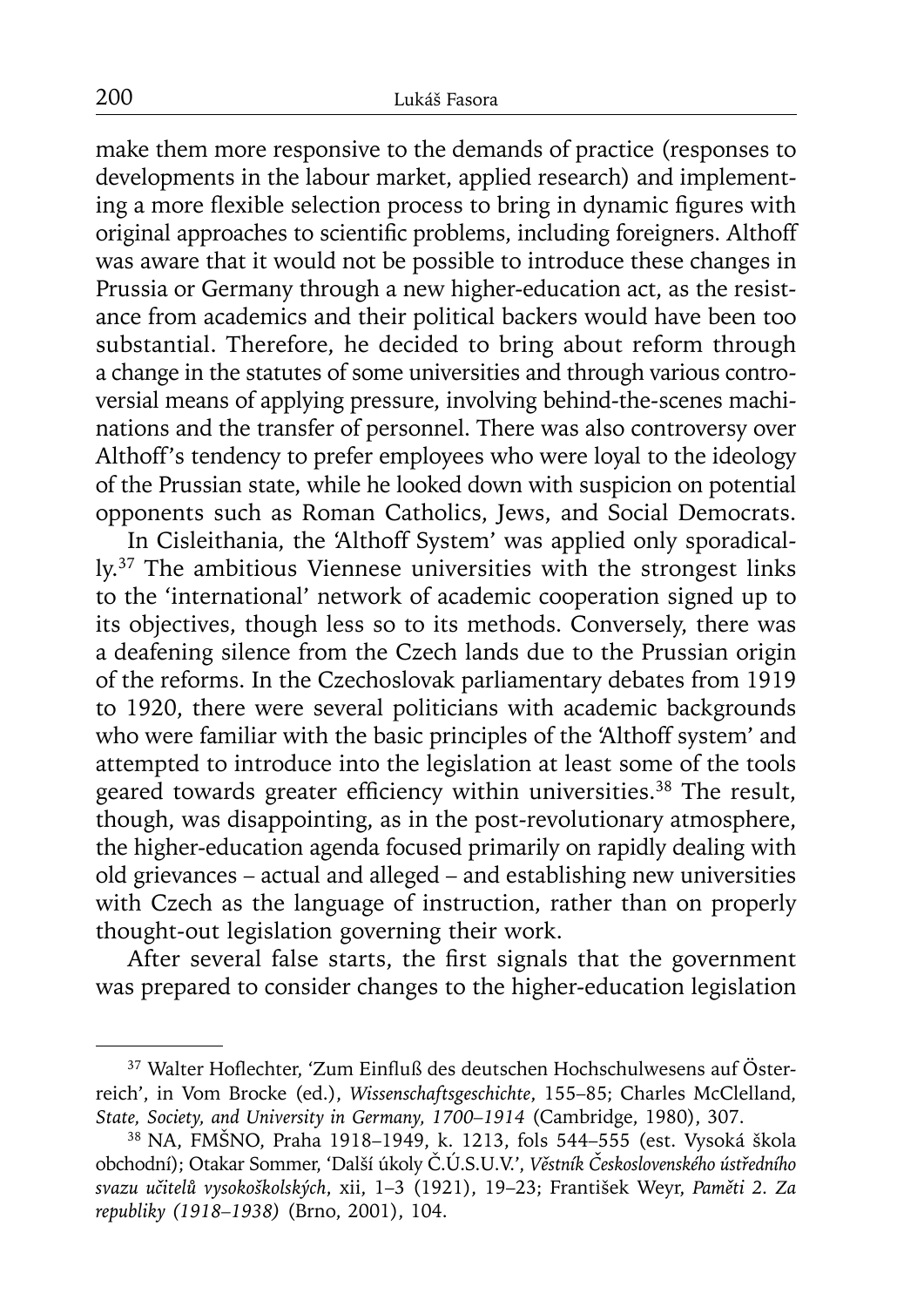appeared in 1929. The area of interest was the professional position of university professors. This was part of the state's attempt to strengthen the position of executive power at the expense of legislative power and weaken the autonomy of different groups in society. It was one of the first responses at the start of the republic's severe economic and political problems. The subject of reform was principally the disciplinary code for university professors, which was modified during the post-revolution period to transfer disciplinary codes to the universities themselves. The last remnants of state supervision left over from the old monarchy (the participation of a judge as a member of the committee dealing the disciplinary offences) were thus swept away. Academics were awarded unprecedented privileges. Other issues, such as the establishment of open selection procedures or the periodic evaluation of work, were somewhat less contentious.<sup>39</sup>

The government's proposals to increase its supervision were met with shock within the academic community, one expression of which was the letter in the introduction. There was a protracted debate over these changes until 1937, although with no clear resolution. The university representatives combined forces to rework the proposed amendment several times, though differences in their positions gradually began to appear. These divisions were mainly along national lines: it transpired that the German universities were basically against any reforms that strengthened the state's influence over their work. $40$ The radicalisation of their position on matters of national interest and the maintenance of university autonomy led to diplomatic pressure from abroad being applied on the Czechoslovak government. The Czech universities were more amenable to reform, though even they were worried about interference from state bodies which might affect the pluralism of opinions. Like the Germans, they were also concerned that the amendment could be misused politically against professors who were insufficiently loyal to the government.<sup>41</sup> There was greater

<sup>39</sup> Augustin Miřička, 'Otázky reformy vysokoškolského disciplinárního řádu', *Věstník Československého ústředního svazu učitelů vysokoškolských*, xxv, 2 (1935), 32–42; NA, FMŠNO, Praha 1918–1949, k. 1028, sign. 4/3 J; *ibid*. k. 1020, sign. 3 II.

<sup>40</sup> Moravský zemský archiv, Německá technika B34, fasc. 682, fol. 674 (Memorandum rektorů); *ibid*., k. 640, fol. 819; *ibid*., k. 690, fol. 476.

<sup>41</sup> NA, FMŠNO, Praha 1918–1949, k. 1027 (Vyjádření pražského arcibiskupa Karla Kašpara ze dne 16.9.1933); AUK, Akademický senát, k. 41, sig. B7; *ibid*., Právnická fakulta, k. 2 (Autonomie vysokých škol zápisy z let 1936–1937); Archiv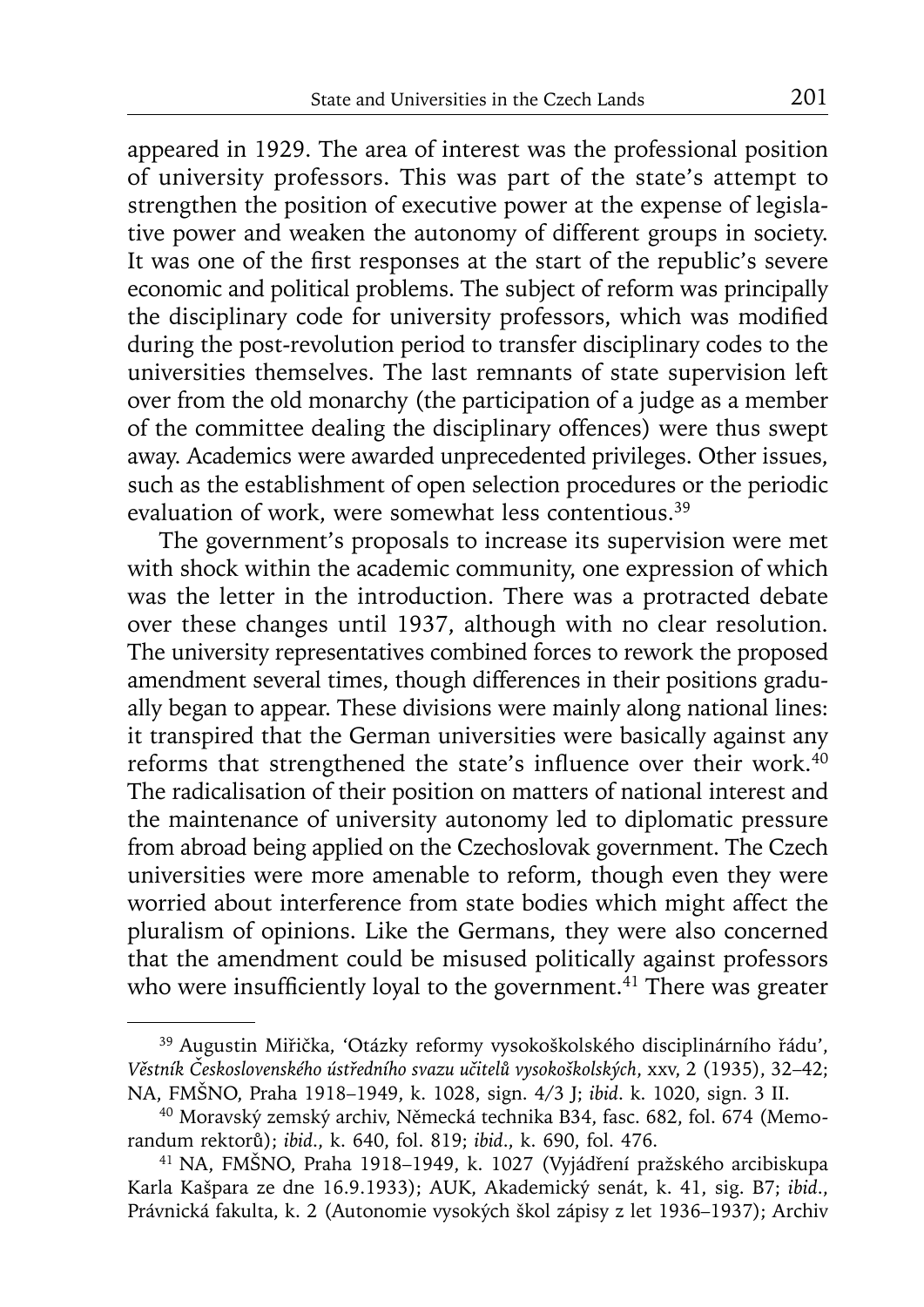openness towards regulating work efficiency, with the professorial bodies gradually (mainly in 1936–7) succumbing to the concerted criticisms from government authorities, the army, and the industrial sector, as well as their awareness of the threat to the country.<sup>42</sup> There were also differences between the Czech institutions. From the outset, the amendment was more acceptable to the technical colleges than universities.43 The technical schools (including the agricultural schools) showed significantly less interest in autonomy. They felt the universities were leading them into disputes that they had no interest in, while they were more open to working efficiency, cooperation with the commercial sector, and responding to developments in the labour market. In contrast, the universities (and their arts and law faculties in particular) resisted reform with typical historicism and the defence of their allegedly crucial role in national life. In this regard, any efforts at evaluating their work performance were seen as ridiculous by their very nature. The medical and natural-science disciplines took a more objective approach to the issue.

The resistance was broken by a consultant's report drawn up in 1936 by the Ministry of Education on the matter of amendments to disciplinary codes at universities in allied countries. The comments from academics showed that the republic's precarious political situation had forced professors to establish a credible concept of a democratic university that would stand up against foreign models that were attractive to various sections of the public, namely the Soviet and Nazi systems.44 Academics attempted to form their own line of development of post-Humboldtian university autonomy, where they followed the

Vysoké školy báňské Ostrava, VŠB Příbram 1849–1957, i. č. 18 (Zápisy profesorského sboru 1937), 9.2. 1937. 42 NA, FMŠNO, k. 1214, sig. 7I.; *ibid*., k. 1215, sign. 7I.; *ibid*., k. 1216 sign. 7I.

<sup>43</sup> Archiv Parlamentu České republiky, Fond Národní shromáždění, IV. volební období (18.6. 1935–21.3. 1939), Výbor kulturní, schůze dne 14.11.1935; *ibid.*, Výbor kulturní, schůze výbor ze dne 14.11.1935 a 5.2.1936.

<sup>44</sup> Hans Huber, *Der Aufbau des deutschen Hochschulwesens* (Berlin, 1939); Ferdinand von Ursula, Hans-Peter Kröner, and Ioanna Mamali (eds), *Medizinische Fakultäten in der deutschen Hochschullandschaft 1925–1950* (Heidelberg, 2013), 29–152; Vilibald Bílek and Ladislav Niklíček, 'K hlavním otázkám historie československo-sovětských lékařských styků v letech 1918–1952', *Československé zdravotnictví*, xxix, 41(981), 133–46; Jakub Jareš, 'Poválečná reforma českého vysokého školství a její kořeny', academic dissertation, Charles University (Praha, 2016), 45.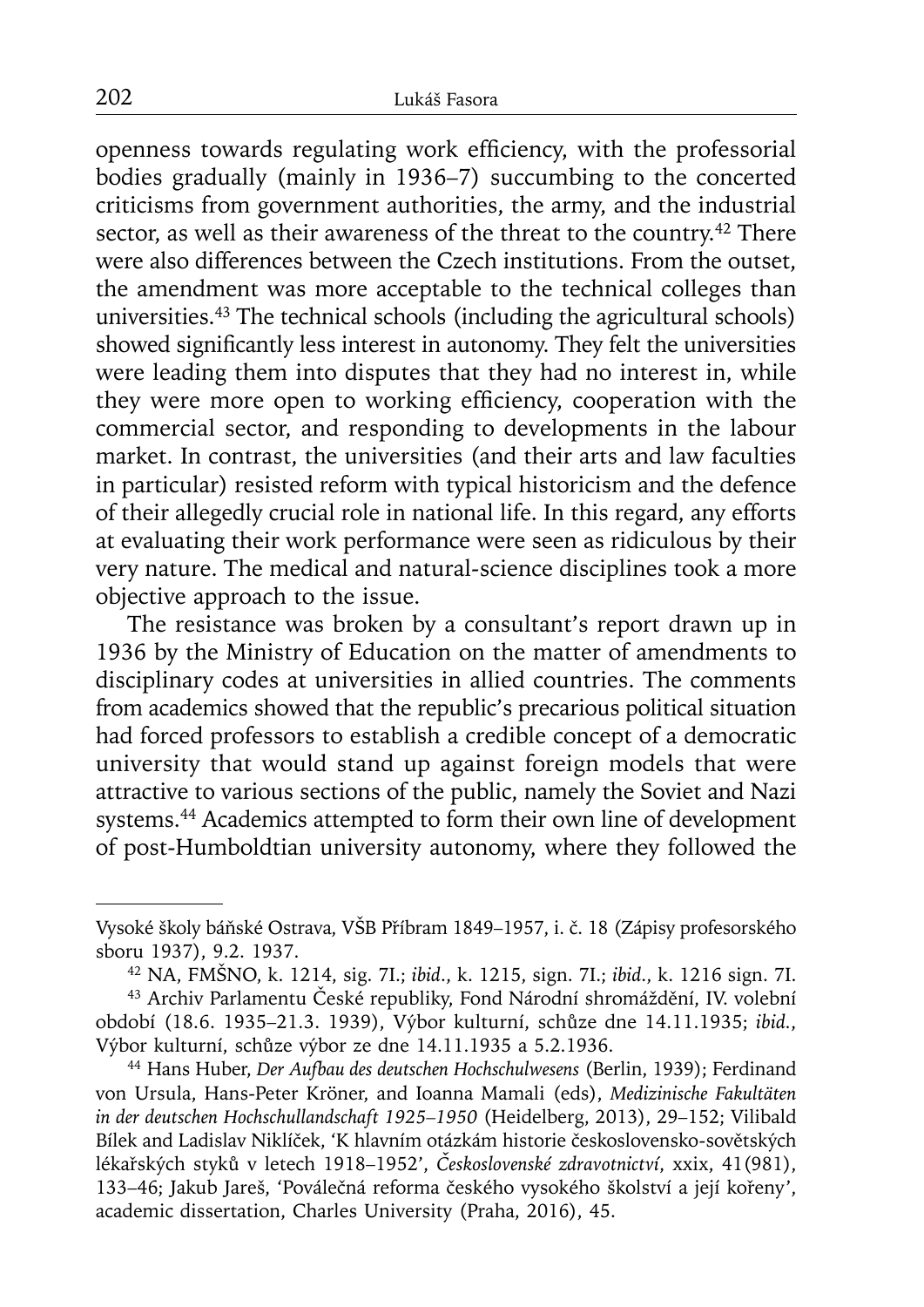examples of the French, Belgian and Swiss, with the state having a more pronounced influence. However, these ideas were never to be implemented due to the breakup of the republic.

The state was able to implement more changes in the economic sphere, which it had not entirely abandoned during the time of the monarchy or the radical post-revolutionary reforms. In 1927–8 ideas surfaced about the need to supplement the system of university autonomy in teaching, research and personnel policy with economic autonomy.45 These ideas envisaged a change to the budget whereby a section of the budget for the university would go towards its autonomous administration. However, the economic crisis of 1929 made this proposal untenable, and instead, the state proceeded to exert even more control over the management of universities, particularly over investments. In 1932 the Economic Administration of Universities was established, which monitored any requests by academics for investment funds. Thanks to its activities, the state budget was able to make considerable savings. In the beginning, there was no shortage of absurdities, such as the monitoring of small investments in the form of office shelves, but within a few years, the relationship between government officials and academics stabilised. From the outset, academics were confronted with the discovery of several irregularities bordering on criminal behaviour, which led them to stop behaving so obstructively towards the authorities quickly.<sup>46</sup>

The epilogue of these attempts at reform within higher education can be seen in several decrees issued by the executive during the Second Republic (October 1938 – March 1939). The state interfered significantly in university autonomy, arguing that unity was necessary for a time of national catastrophe, removing the privileges of various social groups and using the Agrarian Party's slogan of familiarising academics with the work of the lower classes.47 The changes mostly affected professional regulations, which were significantly modified to weaken academic bodies' autonomous decision-making. The objective was to try to ensure at least the temporary employment of Czech professors leaving Bratislava University under pressure from Slovak

<sup>45</sup> AUK, Akademický senát, k. 234, i.č. 3414.

<sup>46</sup> NA, FMŠNO, Praha 1918–1949, k. 1028, sign. 4/3 J; k. 1020, sign. 3 II.

<sup>47</sup> Edvard Reich, 'Námitky, pochybnosti, kritiky', *Československý zemědělec*, xx, 46 (1938), 1.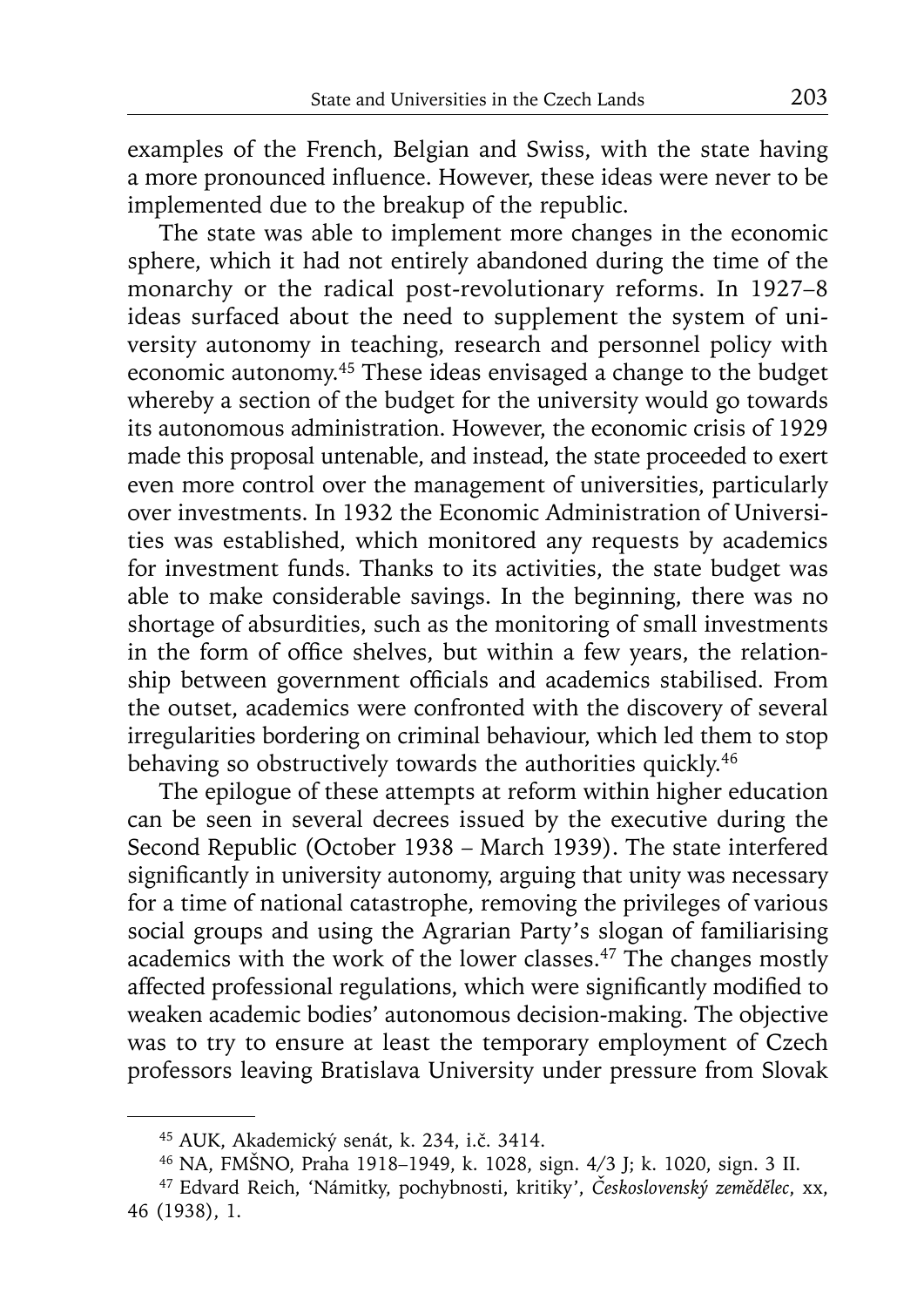nationalists, and to a lesser degree, the employment of Czech specialists from the abandoned borderland of Czechoslovakia. The impression of the national catastrophe from the Munich Conference in 1938 and the objective need to resolve grave personnel problems influenced academic bodies that the changes occurred without any resistance.<sup>48</sup>

#### VI

### **CONCLUSIONS**

In the mid-nineteenth century, the attempts by the Cisleithanian states to increase efficiency in universities led to reforms aimed at transferring some of the Prussian or Humboldtian principles to higher-education policy. The states recognised the freedom to teach and research, combined with partial autonomy in decision-making, as the basis for university efficiency. In conjunction with the Habsburg state abandoning its policy of creating an Imperial Austrian nation-state (the efforts of Emperor Joseph II and during the so-called Bach era 1849–60), the Danube monarchy developed a system of national universities which then used the principle of university autonomy to further their own interests while reducing the level of state interference. Just as the nations of Cisleithania 'fought for statehood' amongst themselves, the representatives of the national universities fought amongst themselves over public resources. A system of complex relationships developed between the state and the universities (acting as national institutions) based on the school traditions and prestige, the recognition of the specific needs of the academic sector on the part of the state and the public, as well as on the contemporary political conditions.

The extensive autonomy afforded to universities reached its height shortly after the founding of the Czechoslovak Republic when university representatives took advantage of the political situation and their alleged position as the 'calling card' of national culture to implement important changes within the professional code. This practically eliminated any meaningful state supervision over universities' personnel policies. There were three positive factors for the vision of university autonomy: a) the tradition of Cisleithanian universities' autonomy;

<sup>48</sup> Archiv Masarykovy univerzity, A 3 Lékařská fakulta A II, k. 1 (Adresa ze dne 27.2.1939); NA, FMŠNO, Praha 1918–1949, k. 1111, sign 5I.a; *ibid*., k. 1026, sign. 4a, 4b.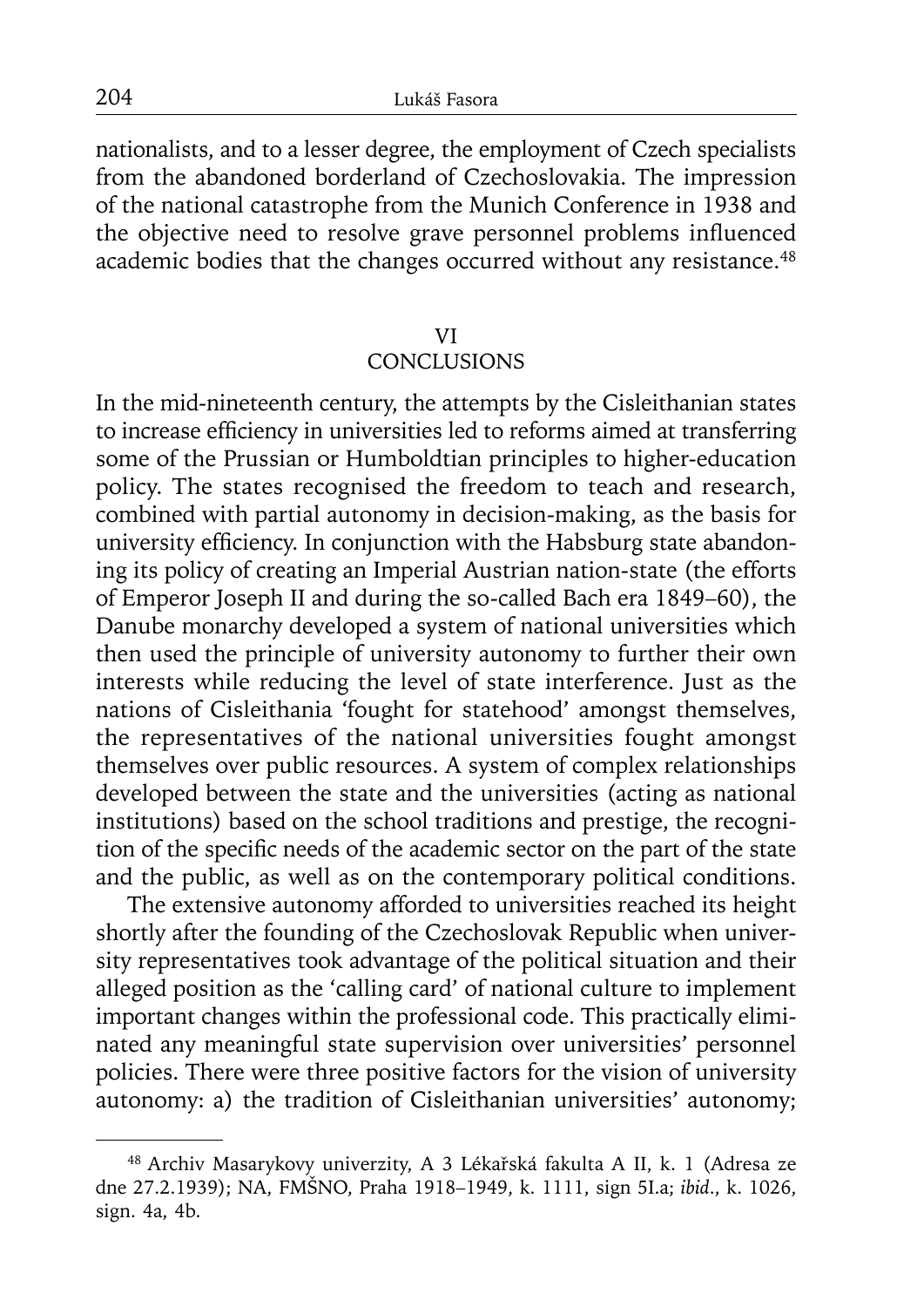b) the Czech national triumph expressed by the establishment of the nation-state, in which the Czech academic elites had a large share; and c) the obligations of the Czechoslovak state towards national minorities (and thus also German universities) expressed by the Treaty of Saint-Germain (1919). At this time, the only effective instrument of state influence was the funding agenda for universities. Even this, however, became the subject of efforts by universities to transfer it to an autonomous decision-making system in the mid-1920s.

The relationship between the state and universities was fundamentally altered by the economic crisis in 1929. The extreme urgency of the situation brought to the surface long-standing problems of work efficiency at universities that led to the formation of a powerful group of critics. The attempts by the state to sponsor a post-Humboldtian university model – which can be considered as a democratic response to the higher-education systems in Germany and the Soviet Union – highlighted the considerable differences within the academic community over whether to accept state supervision. The German universities' stubborn, almost outright resistance meant the Czechoslovak government could only come to a partial agreement with university representatives. As a result, the idea of effectively reconstructing the Humboldtian system for the needs of a democratic society in the twentieth century lay in tatters.

*proofreading James Hartzell*

### SELECTED BIBLIOGRAPHY

- Balík Stanislav, Fasora Lukáš, Hanuš Jiří, and Vlha Marek, *Český antiklerikalismus* (Prague, 2015).
- Fasora Lukáš and *Hanuš* Jiří, *Myth and Tradition of Central European University Culture* (Brno, 2019).

Fasora Lukáš, *Josef Hybeš (1850–1921). Život, dílo a mýtu* (Praha, 2017).

- Fasora Lukáš, *Dělník a měšťan: Vývoj jejich vzájemných vztahů na příkladu šesti moravských měst 1870–1914* (Brno, 2010).
- Fasora Lukáš, *Stáří k poradě, mládí k boji: Radikalizace mladé generace českých socialistů 1900–1920* (Brno, 2015).
- Fasora Lukáš, *Svobodný občan ve svobodné obci: občanské elity a obecní samospráva města Brna 1851–1914* (Brno, 2007).